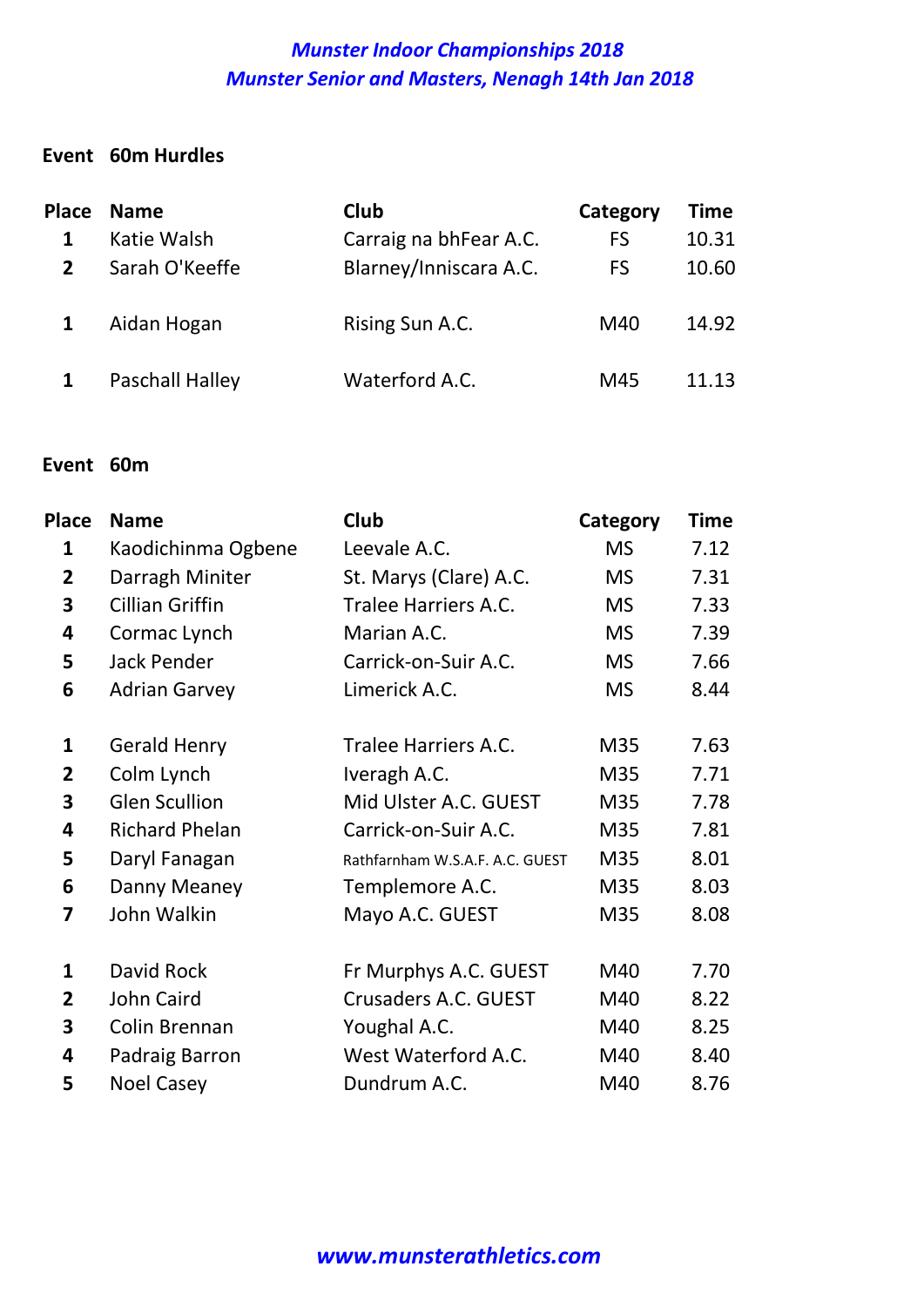#### Event 60m

| <b>Place</b>   | <b>Name</b>               | Club                          | Category   | <b>Time</b> |            |
|----------------|---------------------------|-------------------------------|------------|-------------|------------|
| $\mathbf{1}$   | <b>Anthony Greaney</b>    | An Riocht Health Leisure A.C. | M45        | 7.69        |            |
| $\overline{2}$ | Finbarr Whelan            | Liscarroll A.C.               | M45        | 8.24        |            |
| 3              | <b>Gregory Fitzgerald</b> | West Waterford A.C.           | M45        | 8.33        |            |
| 4              | Mark Burke                | Moyglass A.C.                 | M45        | 8.47        |            |
| 5              | Sean O'Shea               | Farranfore Maine Valley A.C.  | M45        | 9.21        |            |
| $\mathbf{1}$   | Michael A Murphy          | Killarney Valley A.C.         | M50        | 8.15        |            |
| $\mathbf{2}$   | John O'Loughlin           | Crusaders A.C. GUEST          | M50        | 8.19        |            |
| 3              | Patrick O'Sullivan        | Mallow A.C.                   | M50        | 8.44        |            |
| 3              | John Power                | Ennis Track A.C.              | M50        | 8.44        |            |
| 5              | <b>Trevor White</b>       | St. Cronans A.C.              | M50        | 8.46        |            |
| 6              | Senan Miniter             | St. Marys (Clare) A.C.        | M50        | 9.53        |            |
| 1              | Tim Ryan                  | Dooneen A.C.                  | M55        | 8.68        |            |
| $\mathbf{2}$   | <b>Noel Galvin</b>        | West Muskerry A.C.            | M55        | 9.32        |            |
| 3              | <b>Adrian Young</b>       | Templemore A.C.               | M55        | 9.49        |            |
| 4              | <b>Ray Power</b>          | Moyne A.C.                    | M55        | 10.07       |            |
| 1              | <b>Seamus Fox</b>         | Fanahan McSweeney A.C.        | M60        | 9.63        |            |
| $\mathbf{1}$   | Bernie O'Neill            | Clonmel A.C.                  | M65        | 9.34        |            |
| $\overline{2}$ | Liam O'Dwyer              | Dundrum A.C.                  | M65        | 13.22       |            |
| 1              | <b>Brendan Dennehy</b>    | Rising Sun A.C.               | M70        | 9.06        |            |
| $\overline{2}$ | <b>Hugh McSweeney</b>     | Eagle A.C.                    | M70        | 10.01       |            |
| 3              | <b>Noel Monteith</b>      | Borrisokane A.C.              | M70        | 10.54       |            |
| 4              | Jerry O'Connell           | Limerick Country Club A.C.    | M70        | 12.46       |            |
| $\mathbf{1}$   | Con O'Donovan             | <b>Rising Sun A.C.</b>        | <b>M75</b> | 9.57        | <b>CBP</b> |
| $\mathbf{2}$   | Jim O'Shea                | Farranfore Maine Valley A.C.  | M75        | 9.95        |            |
| 3              | Joe Hogan                 | Rising Sun A.C.               | M75        | 22.59       |            |
| 1              | Orla O'Reilly             | <b>Tralee Harriers A.C.</b>   | <b>FS</b>  | 8.22        |            |
| $\mathbf{2}$   | Shona Lowe                | Leevale A.C.                  | <b>FS</b>  | 8.26        |            |
| 3              | <b>Elinor Dennison</b>    | Tralee Harriers A.C.          | <b>FS</b>  | 8.53        |            |
| 4              | <b>Aisling Maher</b>      | Moyne A.C.                    | <b>FS</b>  | 8.64        |            |
| 5              | <b>Breda Nolan</b>        | Waterford A.C.                | <b>FS</b>  | 10.58       |            |

www.munsterathletics.com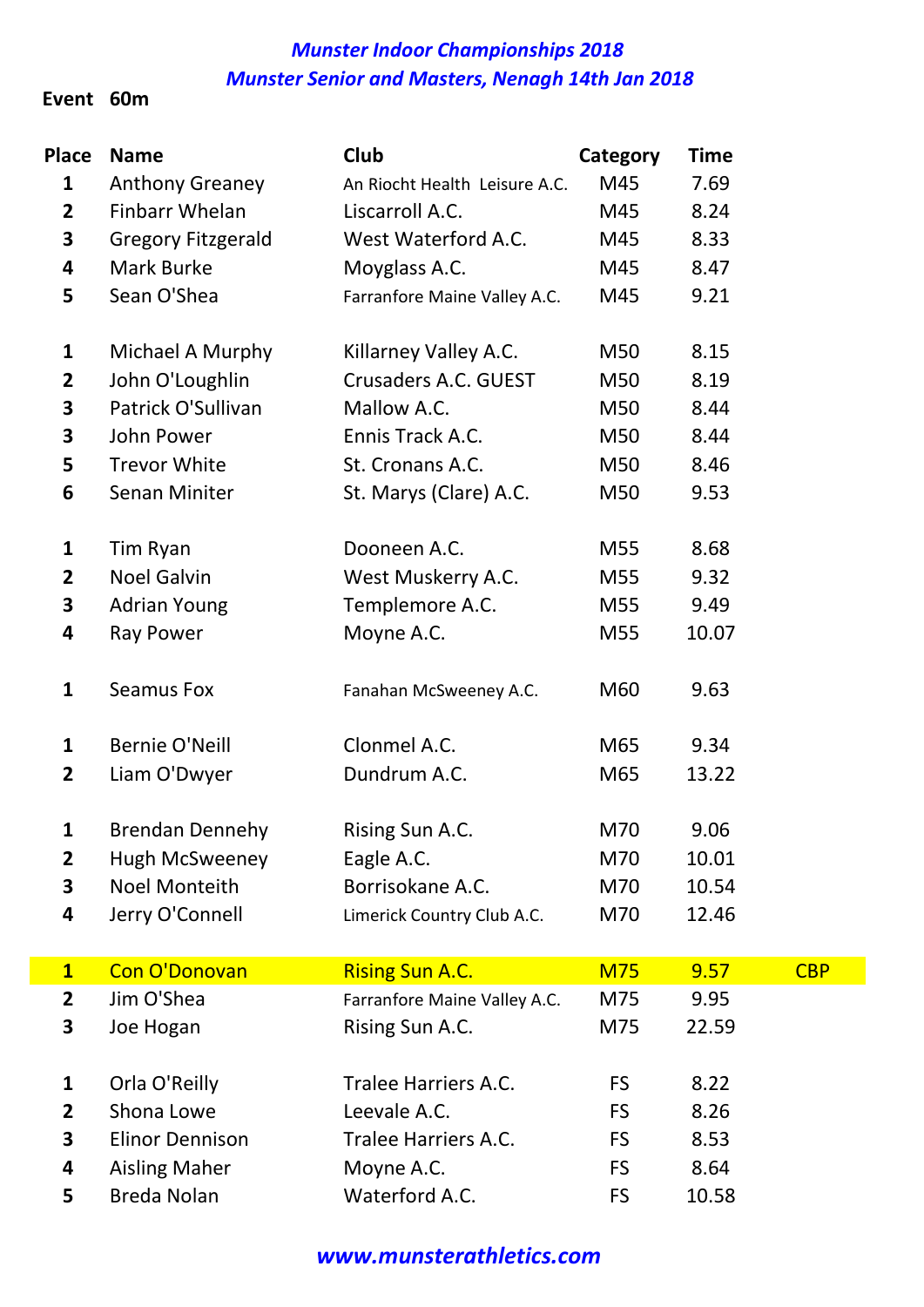#### Event 60m

| <b>Place</b>            | <b>Name</b>                                | Club                        |            | <b>Time</b> |            |
|-------------------------|--------------------------------------------|-----------------------------|------------|-------------|------------|
|                         |                                            |                             | Category   |             |            |
| 1                       | Sinead O'Regan                             | Riverstick/Kinsale A.C.     | F35        | 8.60        |            |
| $\overline{2}$          | <b>Genevieve Rowland</b>                   | Templemore A.C.             | F35        | 8.67        |            |
| 3                       | Catherine Moynihan O'Sul Gneeveguilla A.C. |                             | F35        | 8.79        |            |
| 4                       | Kate Harrison                              | Moyne A.C.                  | F35        | 9.50        |            |
| 5                       | <b>Ber Spillane</b>                        | Moyne A.C.                  | F35        | 9.59        |            |
| 6                       | Liz Colclough                              | Waterford A.C.              | F35        | 9.78        |            |
|                         |                                            |                             |            |             |            |
| $\mathbf{1}$            | Ursula Barrett                             | St. Brendan's A.C. (Kerry)  | F40        | 8.95        |            |
| $\overline{2}$          | <b>Mary Cahill</b>                         | Ennis Track A.C.            | F40        | 9.72        |            |
|                         |                                            |                             |            |             |            |
| $\mathbf{1}$            | <b>Shirley Fennelly</b>                    | Tramore A.C.                | F45        | 10.03       |            |
| $\overline{2}$          | Sinead Tynan                               | Moyne A.C.                  | F45        | 10.66       |            |
| 3                       | Eileen O Riordan                           | Gneeveguilla A.C.           | F45        | 11.16       |            |
|                         |                                            |                             |            |             |            |
| $\mathbf{1}$            | <b>Paula Reilly</b>                        | <b>Celbridge A.C. GUEST</b> | <b>F50</b> | 9.16        | <b>CBP</b> |
| $\overline{2}$          | Liz Power                                  | Moyne A.C.                  | F50        | 11.40       |            |
|                         |                                            |                             |            |             |            |
| $\overline{\mathbf{1}}$ | <b>Hazel Galloway</b>                      | <b>Clonmel A.C.</b>         | <b>F60</b> | 9.94        | <b>CBP</b> |
|                         |                                            |                             |            |             |            |
| $\mathbf{1}$            | Terri Gough                                | West Waterford A.C.         | F70        | 14.80       |            |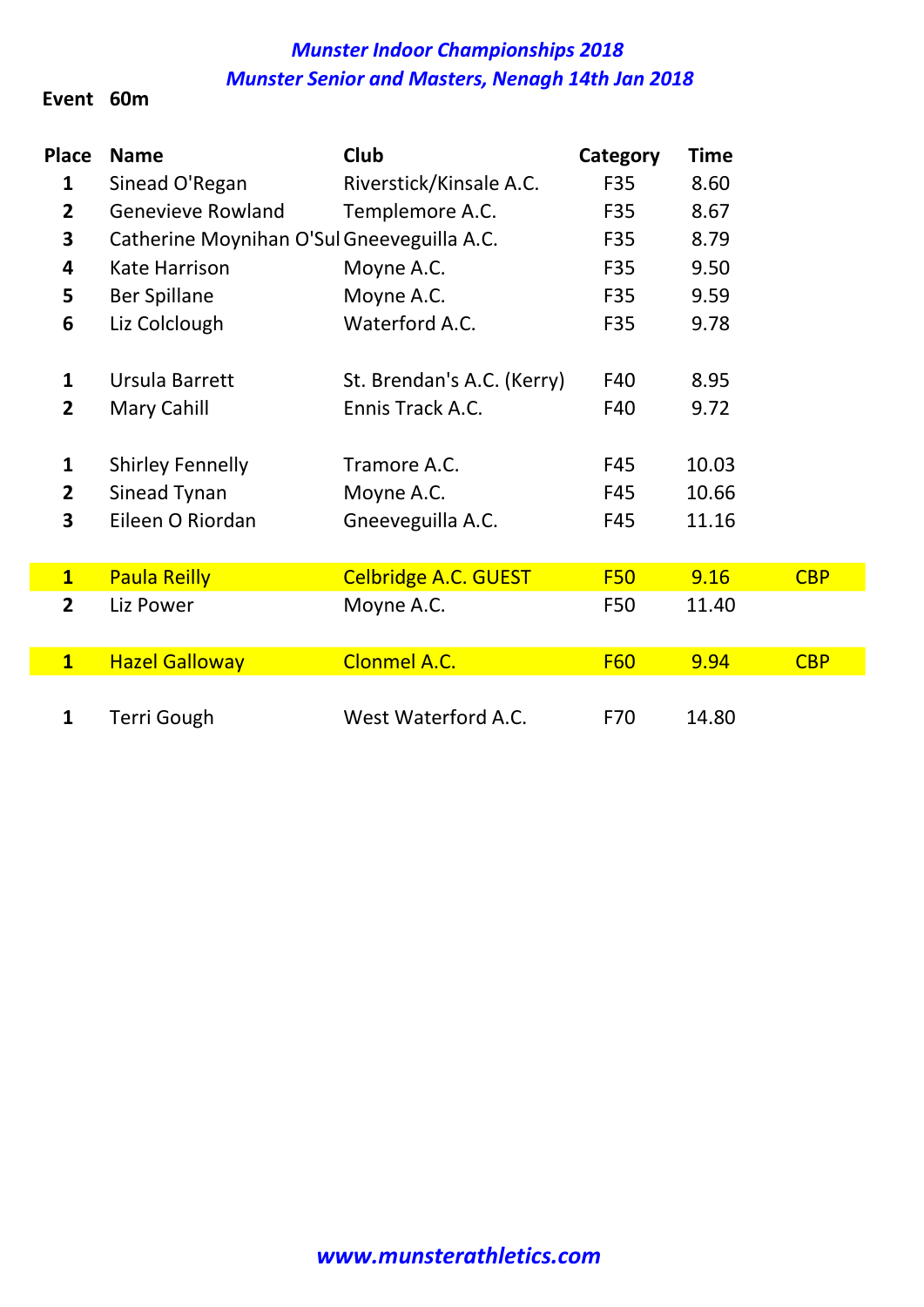#### Event 3000M

I

| <b>Place</b>            | <b>Name</b>                        | Club                          | Category   | <b>Time</b> |            |
|-------------------------|------------------------------------|-------------------------------|------------|-------------|------------|
| $\overline{\mathbf{1}}$ | <b>Darren Dunne</b>                | <b>Nenagh Olympic A.C.</b>    | <b>M23</b> | 8.36.0      | H CBP      |
| $\mathbf{2}$            | <b>Eric Curran</b>                 | Leevale A.C.                  | <b>MS</b>  | 9.11.0      | H          |
| 3                       | <b>Colm Turner</b>                 | Limerick A.C.                 | <b>MS</b>  | 9.13.0      | H          |
| 4                       | Ruairi Myers                       | Carraig na bhFear A.C.        | <b>MS</b>  | 9.33.0      | H          |
| 5                       | <b>Tony Fogarty</b>                | Templemore A.C.               | <b>MS</b>  | 9.42.0      | H          |
| 6                       | Liam Kelly                         | Moyne A.C.                    | <b>MS</b>  | 10.02.0     | H          |
| $\overline{\mathbf{z}}$ | <b>Mark Guerin</b>                 | Limerick A.C.                 | <b>MS</b>  | 10.36.0     | H          |
| 8                       | <b>Ben McGuire</b>                 | St. Finbarrs A.C.             | <b>MS</b>  | 11.03.0     | H          |
| 1                       | Paul Moloney                       | Mallow A.C.                   | M35        | 9.06.49     |            |
| $\overline{2}$          | Mark McKenna                       | Waterford A.C.                | M35        | 9.42.57     |            |
| 3                       | <b>Niall Harris</b>                | Dooneen A.C.                  | M35        | 10.28.12    |            |
|                         |                                    |                               |            |             |            |
| 1                       | Sean O'Sullivan                    | An Riocht Health Leisure A.C. | M40        | 9.44.08     |            |
| $\overline{2}$          | <b>Patrick Roche</b>               | Carrick-on-Suir A.C.          | M40        | 9.53.19     |            |
| 3                       | Keith Daly                         | Limerick A.C.                 | M40        | 10.12.16    |            |
| 4                       | Donal Murray                       | St. Finbarrs A.C.             | M40        | 12.15.23    |            |
| $\mathbf{1}$            |                                    | East Cork A.C.                | M45        | 9.51.0H     |            |
| $\mathbf{2}$            | <b>Frank Hayes</b><br>John Sheehan |                               | M45        | 10.32.17    |            |
| 3                       |                                    | Eagle A.C.<br>Mallow A.C.     | M45        | 10.44.91    |            |
|                         | Padraic Birmingham                 |                               |            |             |            |
| $\overline{\mathbf{1}}$ | <b>Dermot Hayes</b>                | Dundrum A.C.                  | <b>M50</b> | 9.41.69     | <b>CBP</b> |
| $\overline{\mathbf{2}}$ | <b>Robert Purcell</b>              | Gneeveguilla A.C.             | M50        | 10.20.12    |            |
| 3                       | John O'Gorman                      | KIBK A.C.                     | M50        | 10.38.65    |            |
| $\mathbf{1}$            | Wilie O Donoghue                   | Mooreabbey Milers A.C.        | M55        | 10.50.16    |            |
| $\overline{2}$          | <b>Ambrose Heagney</b>             | Kilnaboy A.C.                 | M55        | 10.56.96    |            |
| 3                       | Pat Morrissey                      | Ennis Track A.C.              | M55        | 10.57.01    |            |
| 4                       | Michael Moore                      | Dundrum A.C.                  | M55        | 11.08.58    |            |
| 5                       | <b>Michael Clune</b>               | Ennis Track A.C.              | M55        | 11.17.44    |            |
| 6                       | Denis McCarthy                     | East Cork A.C.                | M55        | 12.04.99    |            |
|                         |                                    |                               |            |             |            |
| $\mathbf{1}$            | <b>Neilus Aherne</b>               | Midleton A.C.                 | M60        | 11.33.40    |            |
| $\overline{2}$          | James Kenny                        | KIBK A.C.                     | M60        | 11.46.39    |            |
| 3                       | Michael Harvey                     | KIBK A.C.                     | M60        | 12.50.19    |            |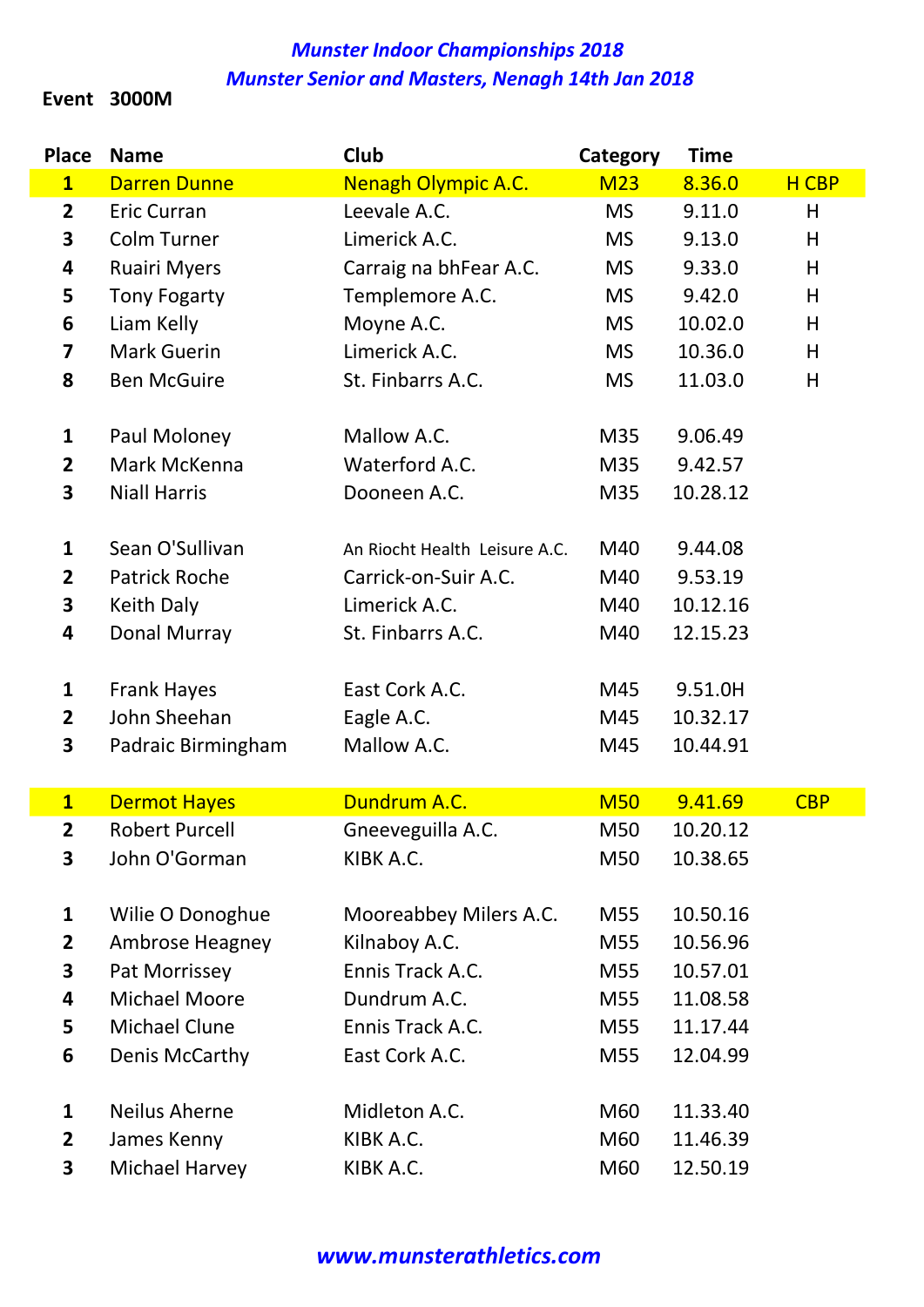Event 3000M

| <b>Place</b><br>1 | <b>Name</b><br>Dan Kennedy | <b>Club</b><br>St. Finbarrs A.C. | Category<br>M65 | <b>Time</b><br>12.29.01 |            |
|-------------------|----------------------------|----------------------------------|-----------------|-------------------------|------------|
| $\overline{2}$    | Sean Whelan                | Ennis Track A.C.                 | M65             | 13.43.54                |            |
| $\mathbf{1}$      | <b>Billy Caball</b>        | Rising Sun A.C.                  | M75             | 18.31.72                |            |
| $\mathbf{1}$      | <b>Sinead O'Connor</b>     | Leevale A.C.                     | <b>FS</b>       | 9.59.38                 | <b>CBP</b> |
| $\overline{2}$    | Sharon Rynne               | KIBK A.C.                        | <b>FS</b>       | 11.06.53                |            |
| $\mathbf{1}$      | Angela Fogarty             | Moyne A.C.                       | F <sub>35</sub> | 12.06.50                |            |
| $\mathbf{1}$      | <b>Susan Murnane</b>       | Limerick A.C.                    | <b>F40</b>      | 11.07.07                | <b>CBP</b> |
|                   | Anna O'Neill               | Dohenys A.C.                     | F45             | 12.07.43                |            |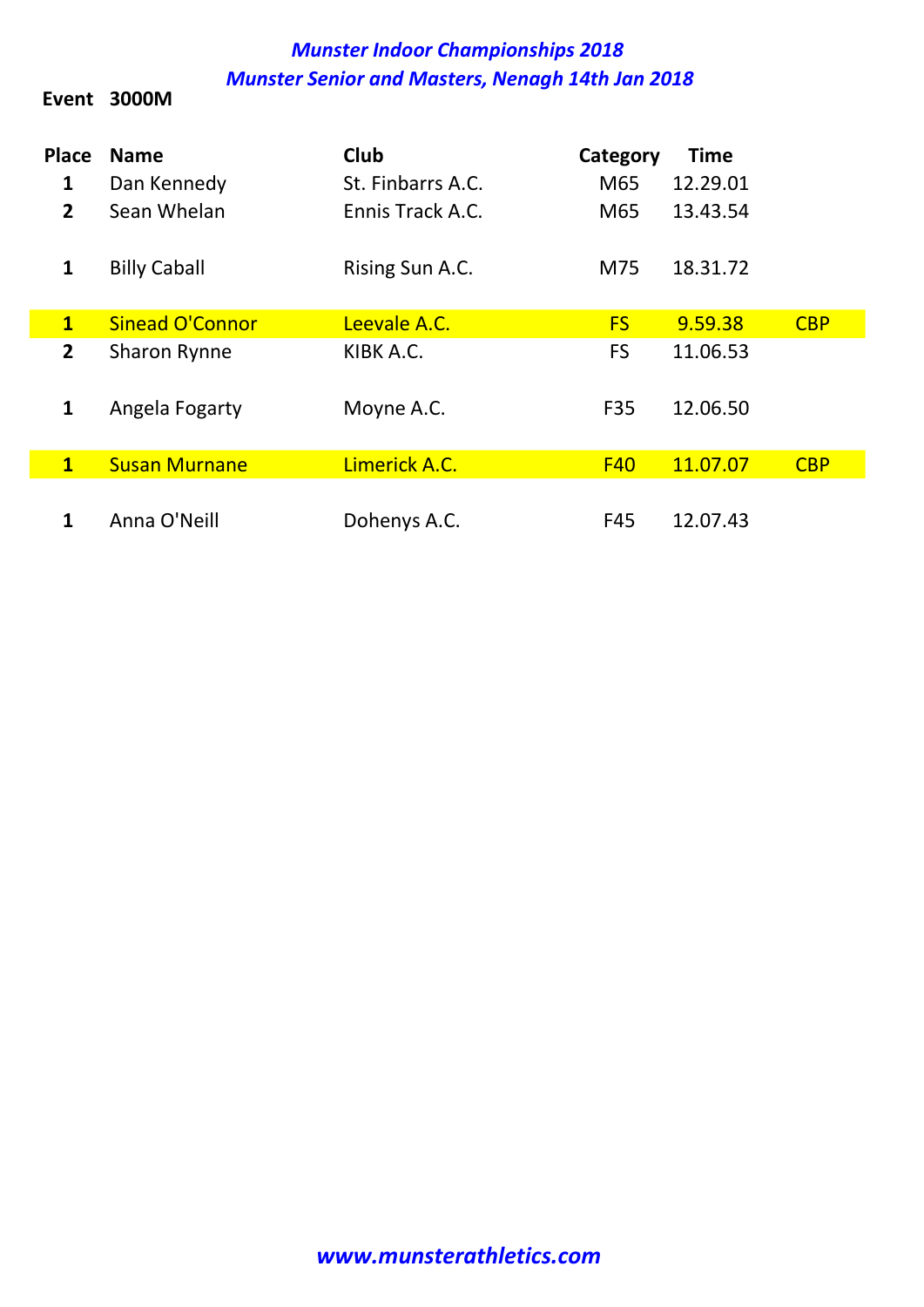#### Event 400M

| <b>Place</b><br>1<br>$\overline{2}$<br>3<br>4<br>5<br>6<br>7 | <b>Name</b><br>Paul White<br><b>Dion Marcus</b><br><b>Ciaran Nugent</b><br>Dan Finnerty<br>Jack Hickey<br><b>Justin Bloomer</b><br>Ben O'Dwyer | Club<br>Nenagh Olympic A.C.<br>An Riocht Health Leisure A.C.<br>Carraig na bhFear A.C.<br>Nenagh Olympic A.C.<br>Moyne A.C.<br>Mid Ulster A.C. GUEST<br>Moycarkey Coolcroo A.C. | Category<br><b>MS</b><br><b>MS</b><br><b>MS</b><br><b>MS</b><br><b>MS</b><br><b>MS</b><br><b>MS</b> | <b>Time</b><br>49.81<br>53.21<br>53.68<br>54.05<br>55.68<br>59.38<br>1.03.33 | <b>Heat</b><br>$\mathbf{1}$<br>$\mathbf{1}$<br>3<br>3<br>$\overline{2}$<br>$\mathbf{1}$<br>$\overline{2}$ |
|--------------------------------------------------------------|------------------------------------------------------------------------------------------------------------------------------------------------|---------------------------------------------------------------------------------------------------------------------------------------------------------------------------------|-----------------------------------------------------------------------------------------------------|------------------------------------------------------------------------------|-----------------------------------------------------------------------------------------------------------|
| $\mathbf{1}$                                                 | <b>Colm Lynch</b>                                                                                                                              | <b>Iveragh A.C.</b>                                                                                                                                                             | <b>M35</b>                                                                                          | 56.64                                                                        | <b>CBP</b>                                                                                                |
| $\mathbf{2}$                                                 | Damian Kenneally                                                                                                                               | Eagle A.C.                                                                                                                                                                      | M35                                                                                                 | 59.15                                                                        |                                                                                                           |
| 3                                                            | John Dineen                                                                                                                                    | Waterford A.C.                                                                                                                                                                  | M35                                                                                                 | 59.32                                                                        |                                                                                                           |
| $\mathbf{1}$                                                 | <b>Paschall Halley</b>                                                                                                                         | <b>Waterford A.C.</b>                                                                                                                                                           | <b>M45</b>                                                                                          | 58.98                                                                        | <b>CBP</b>                                                                                                |
| $\mathbf{2}$                                                 | Micheál Dennehy                                                                                                                                | Rising Sun A.C.                                                                                                                                                                 | M45                                                                                                 | 1.00.99                                                                      |                                                                                                           |
| 3                                                            | <b>Gregory Fitzgerald</b>                                                                                                                      | West Waterford A.C.                                                                                                                                                             | M45                                                                                                 | 1.02.18                                                                      |                                                                                                           |
| 4                                                            | David Kilgannon                                                                                                                                | Youghal A.C.                                                                                                                                                                    | M45                                                                                                 | 1.03.18                                                                      |                                                                                                           |
| $\mathbf{1}$                                                 | John O'Loughlin                                                                                                                                | <b>Crusaders A.C. GUEST</b>                                                                                                                                                     | <b>M50</b>                                                                                          | 59.94                                                                        | <b>CBP</b>                                                                                                |
| 2                                                            | Jerome Foley                                                                                                                                   | Farranfore Maine Valley A.C.                                                                                                                                                    | M50                                                                                                 | 1.02.19                                                                      |                                                                                                           |
| 3                                                            | Denis Looney                                                                                                                                   | Eagle A.C.                                                                                                                                                                      | M50                                                                                                 | 1.17.77                                                                      |                                                                                                           |
|                                                              |                                                                                                                                                |                                                                                                                                                                                 |                                                                                                     |                                                                              |                                                                                                           |
| $\mathbf{1}$                                                 | <b>Tim Ryan</b>                                                                                                                                | Dooneen A.C.                                                                                                                                                                    | <b>M55</b>                                                                                          | 1.04.17                                                                      | <b>CBP</b>                                                                                                |
| $\mathbf{2}$                                                 | John Laste                                                                                                                                     | Clonmel A.C.                                                                                                                                                                    | M55                                                                                                 | 1.09.88                                                                      |                                                                                                           |
| 3                                                            | <b>Stephen Murphy</b>                                                                                                                          | Rising Sun A.C.                                                                                                                                                                 | M55                                                                                                 | 1.18.12                                                                      |                                                                                                           |
| $\overline{\mathbf{1}}$                                      | <b>Eddie Barry</b>                                                                                                                             | St. Finbarrs A.C.                                                                                                                                                               | <b>M60</b>                                                                                          | 1.20.50                                                                      | <b>CBP</b>                                                                                                |
|                                                              |                                                                                                                                                |                                                                                                                                                                                 |                                                                                                     |                                                                              |                                                                                                           |
| $\overline{\mathbf{1}}$                                      | <b>Joe Gough</b>                                                                                                                               | <b>West Waterford A.C.</b>                                                                                                                                                      | <b>M65</b>                                                                                          | 1.02.25                                                                      | <b>CBP</b>                                                                                                |
|                                                              |                                                                                                                                                |                                                                                                                                                                                 |                                                                                                     |                                                                              |                                                                                                           |
| $\mathbf{1}$                                                 | <b>Jerry O'Connell</b>                                                                                                                         | Limerick Country Club A.C.                                                                                                                                                      | <b>M70</b>                                                                                          | 1.49.66                                                                      | <b>CBP</b>                                                                                                |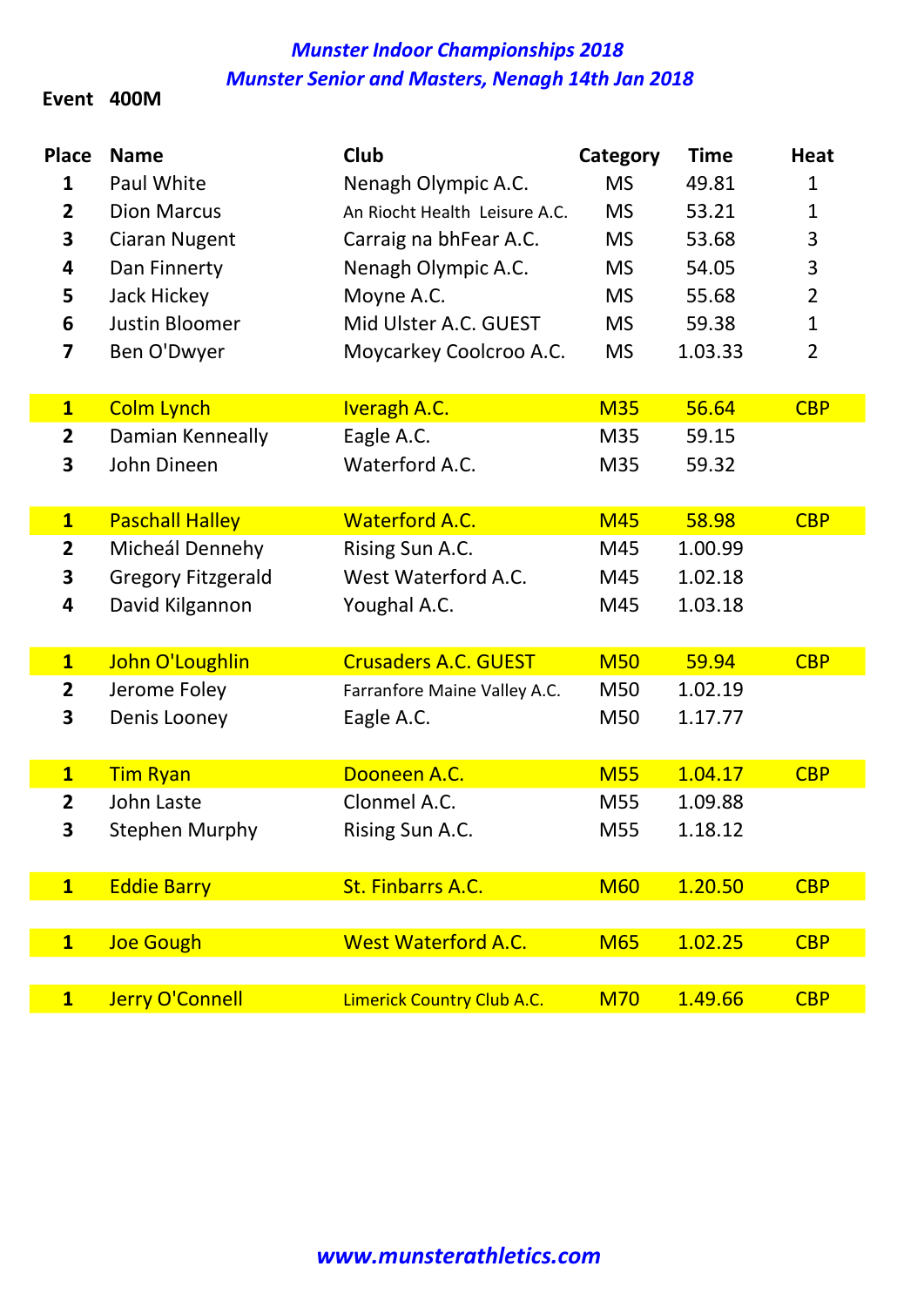Event 400M

| <b>Place</b>                  | <b>Name</b>                                                                        | Club                                                                         | Category                                         | <b>Time</b>                              | <b>Heat</b>                                           |
|-------------------------------|------------------------------------------------------------------------------------|------------------------------------------------------------------------------|--------------------------------------------------|------------------------------------------|-------------------------------------------------------|
| 1<br>$\overline{2}$<br>3<br>4 | <b>Shannen Dawkins</b><br>Denise O'Connor<br>Rianne McHugh<br><b>Aisling Moyes</b> | St. Joseph's A.C. GUEST<br>Tramore A.C.<br>Ennis Track A.C.<br>Limerick A.C. | <b>FS</b><br><b>FS</b><br><b>FS</b><br><b>FS</b> | 1.02.20<br>1.03.02<br>1.03.09<br>1.08.28 | 1<br>$\overline{2}$<br>$\overline{2}$<br>$\mathbf{1}$ |
| $\mathbf{1}$                  | <b>Edel Delaney</b>                                                                | Moyne A.C.                                                                   | <b>F35</b>                                       | 1.19.92                                  | <b>CBP</b>                                            |
|                               |                                                                                    |                                                                              |                                                  |                                          |                                                       |
| $\mathbf{1}$                  | <b>Esme Alexander</b>                                                              | <b>Coolquill A.C.</b>                                                        | <b>F55</b>                                       | 1.36.52                                  | <b>CBP</b>                                            |
|                               |                                                                                    |                                                                              |                                                  |                                          |                                                       |
| $\mathbf{1}$                  | <b>Marion Lyons</b>                                                                | <b>St. Finbarrs A.C.</b>                                                     | <b>F60</b>                                       | 2.02.90                                  | <b>CBP</b>                                            |
|                               |                                                                                    |                                                                              |                                                  |                                          |                                                       |
| $\overline{\mathbf{1}}$       | <b>Terri Gough</b>                                                                 | <b>West Waterford A.C.</b>                                                   | <b>F70</b>                                       | 1.40.56                                  | <b>CBP</b>                                            |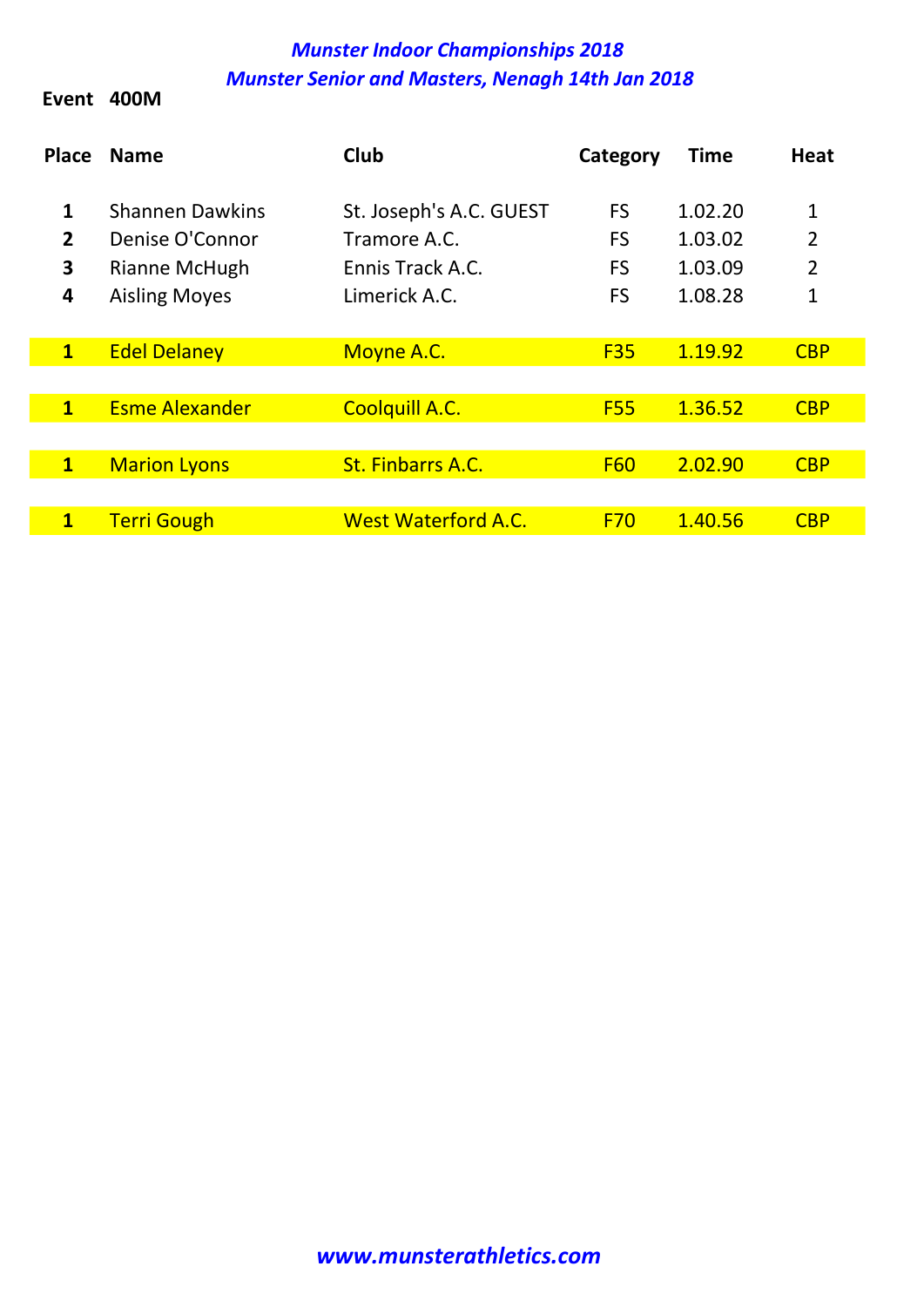#### Event 800m

| <b>Place</b>   | <b>Name</b>            | <b>Club</b>                  | Category  | <b>Time</b> | <b>Heat</b>    |
|----------------|------------------------|------------------------------|-----------|-------------|----------------|
| $\mathbf{1}$   | Conor Ryan             | Templemore A.C.              | <b>MS</b> | 2.03.09     | $\mathbf{1}$   |
| $\mathbf{2}$   | Zach Harrington        | Cork Varsity A.C.            | <b>MS</b> | 2.03.70     | $\overline{2}$ |
| 3              | <b>Aidan Mullins</b>   | Bantry A.C.                  | <b>MS</b> | 2.03.97     | $\overline{2}$ |
| 4              | Mark Carmody           | An Brú A.C.                  | <b>MS</b> | 2.04.08     | $\overline{2}$ |
| 5              | <b>Stephen Holland</b> | Bantry A.C.                  | <b>MS</b> | 2.04.47     | $\mathbf{1}$   |
| 6              | John McCallion         | Limerick A.C.                | <b>MS</b> | 2.06.26     | $\mathbf{1}$   |
| 7              | Robert Kennedy         | Templemore A.C.              | <b>MS</b> | 2.07.86     | $\overline{2}$ |
| 8              | Jamie McCarthy         | Waterford A.C.               | <b>MS</b> | 2.08.25     | $\mathbf{1}$   |
| 9              | Cathal Fitzgibbon      | Tralee Harriers A.C.         | <b>MS</b> | 2.08.33     | $\overline{2}$ |
| 10             | Paddy Barry            | St. Finbarrs A.C.            | <b>MS</b> | 2.17.32     | $\overline{2}$ |
| 11             | <b>Ben McGuire</b>     | St. Finbarrs A.C.            | <b>MS</b> | 2.37.17     | $\mathbf{1}$   |
| $\mathbf{1}$   | <b>Tony Quinlan</b>    | Waterford A.C.               | M35       | 2.22.41     |                |
| 1              | Laurence Arthur        | Derg A.C.                    | M40       | 2.07.65     |                |
| $\overline{2}$ | <b>Dermot Dineen</b>   | Farranfore Maine Valley A.C. | M40       | 2.14.29     |                |
| 3              | Mossie Keogh           | West Waterford A.C.          | M40       | 2.18.92     |                |
| 4              | <b>Gary Madden</b>     | Derg A.C.                    | M40       | 2.24.99     |                |
| 5              | Dermot Woods           | St. Finbarrs A.C.            | M40       | 2.39.77     |                |
| $\mathbf{1}$   | Stephen Geoghegan      | St. Finbarrs A.C.            | M45       | 2.25.28     |                |
| $\mathbf{1}$   | John O'Gorman          | KIBK A.C.                    | M50       | 2.23.50     |                |
| $\mathbf{2}$   | <b>Robert Purcell</b>  | Gneeveguilla A.C.            | M50       | 2.24.15     |                |
| 3              | Neil Proven            | Clonmel A.C.                 | M50       | 2.26.34     |                |
| 4              | Michael Kelly          | Derg A.C.                    | M50       | 2.27.11     |                |
| 5              | Denis Looney           | Eagle A.C.                   | M50       | 3.01.16     |                |
| 1              | <b>Bernard Feery</b>   | Fethard A.C.                 | M55       | 2.38.25     |                |
| $\mathbf{2}$   | Michael Clune          | Ennis Track A.C.             | M55       | 2.39.22     |                |
| 3              | Ambrose Heagney        | Kilnaboy A.C.                | M55       | 2.43.74     |                |
| 4              | John Laste             | Clonmel A.C.                 | M55       | 2.46.17     |                |
| 5              | <b>Stephen Murphy</b>  | Rising Sun A.C.              | M55       | 3.02.52     |                |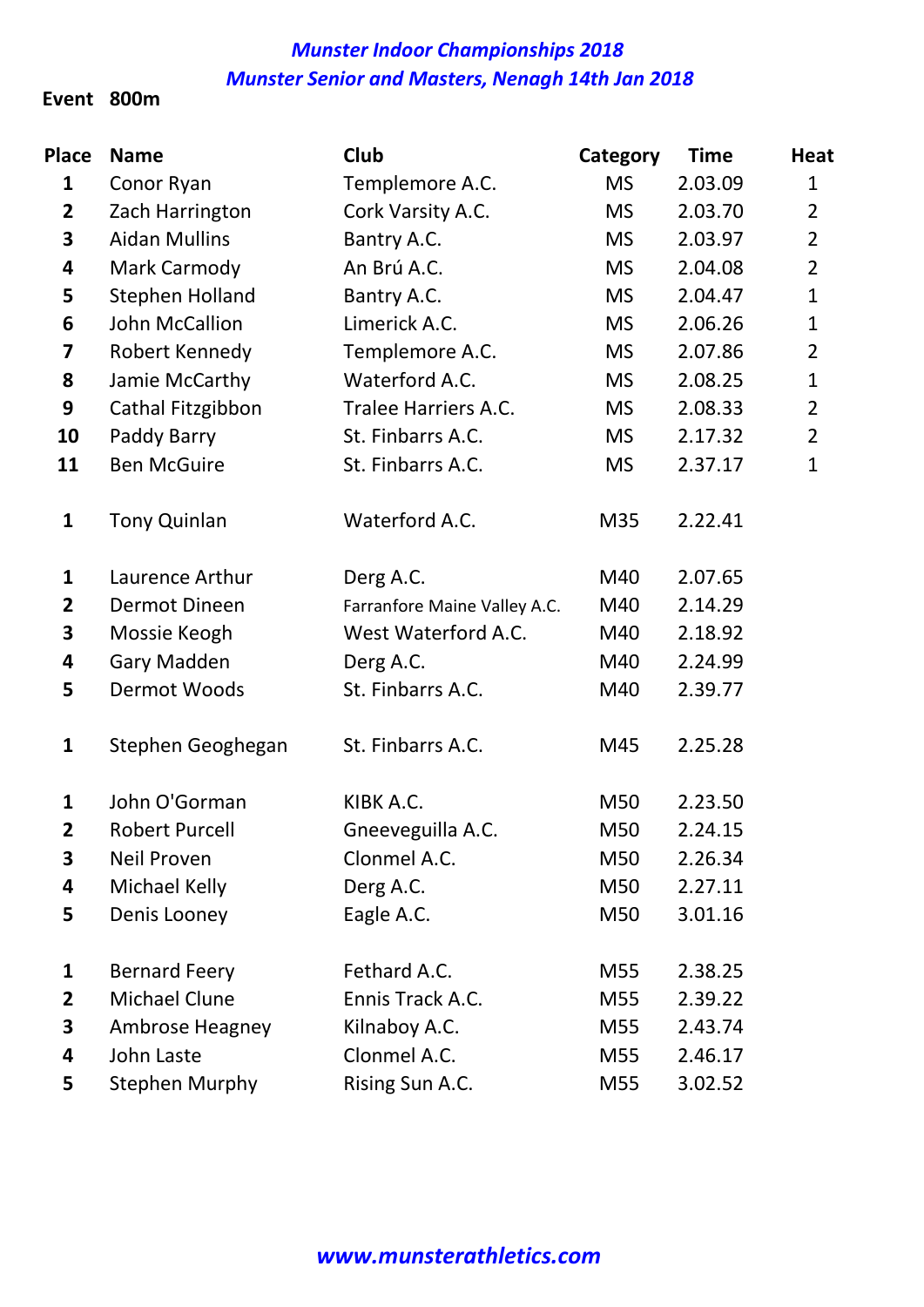#### Event 800m

| <b>Place</b>            | <b>Name</b>           | Club               | Category   | <b>Time</b> |            |
|-------------------------|-----------------------|--------------------|------------|-------------|------------|
| $\mathbf{1}$            | Michael Murphy        | St. Finbarrs A.C.  | M60        | 2.31.09     |            |
| $\overline{2}$          | <b>Neilus Aherne</b>  | Midleton A.C.      | M60        | 2.47.33     |            |
| 3                       | Michael Quinlivan     | Tulla A.C.         | M60        | 2.52.25     |            |
| 4                       | Matt Alexander        | Coolquill A.C.     | M60        | 2.53.48     |            |
| 5                       | <b>Eddie Barry</b>    | St. Finbarrs A.C.  | M60        | 3.19.84     |            |
|                         |                       |                    |            |             |            |
| $\overline{\mathbf{1}}$ | <b>Ken Higgs</b>      | Eagle A.C.         | <b>M65</b> | 2.50.09     | <b>CBP</b> |
| $\overline{2}$          | Dan Kennedy           | St. Finbarrs A.C.  | M65        | 2.57.06     |            |
| 3                       | Sean Whelan           | Ennis Track A.C.   | M65        | 3.28.28     |            |
| $\mathbf{1}$            | <b>Eddie Cahalan</b>  | Coolquill A.C.     | M70        | 3.22.08     |            |
|                         |                       |                    |            |             |            |
| $\mathbf{1}$            | <b>Billy Caball</b>   | Rising Sun A.C.    | M75        | 4.12.19     |            |
| $\mathbf{1}$            | Sintayehu Vissa       | West Muskerry A.C. | <b>FS</b>  | 2.20.36     |            |
| $\mathbf{2}$            | Hilkka Kontro         | Limerick A.C.      | <b>FS</b>  | 2.20.75     |            |
| 3                       | Jessica Neville       | Leevale A.C.       | <b>FS</b>  | 2.26.15     |            |
| 4                       | Rianne McHugh         | Ennis Track A.C.   | <b>FS</b>  | 2.28.23     |            |
| 5                       | Rachael O'Shea        | West Muskerry A.C. | <b>FS</b>  | 2.28.79     |            |
| 6                       | Anna Kellegher        | Liscarroll A.C.    | FS         | 2.38.40     |            |
| 1                       | <b>Evelyn Maher</b>   | Templemore A.C.    | F35        | 2.35.83     |            |
| $\mathbf{2}$            | Siobhan Daly          | Gneeveguilla A.C.  | F35        | 2.40.29     |            |
| $\mathbf{1}$            | <b>Susan Murnane</b>  | Limerick A.C.      | F40        | 2.38.37     |            |
| $\overline{2}$          | Mary Cahill           | Ennis Track A.C.   | F40        | 2.43.53     |            |
| 1                       | <b>Brigid Gleeson</b> | Moyne A.C.         | F45        | 2.54.77     |            |
| $\overline{2}$          | Anna O'Neill          | Dohenys A.C.       | F45        | 3.06.71     |            |
| $\mathbf{1}$            | Frances O'Connor      | Tramore A.C.       | F55        | 3.11.95     |            |
| $\overline{2}$          | <b>Esme Alexander</b> | Coolquill A.C.     | F55        | 3.57.12     |            |
| 1                       | <b>Marion Lyons</b>   | St. Finbarrs A.C.  | F60        | 3.38.89     |            |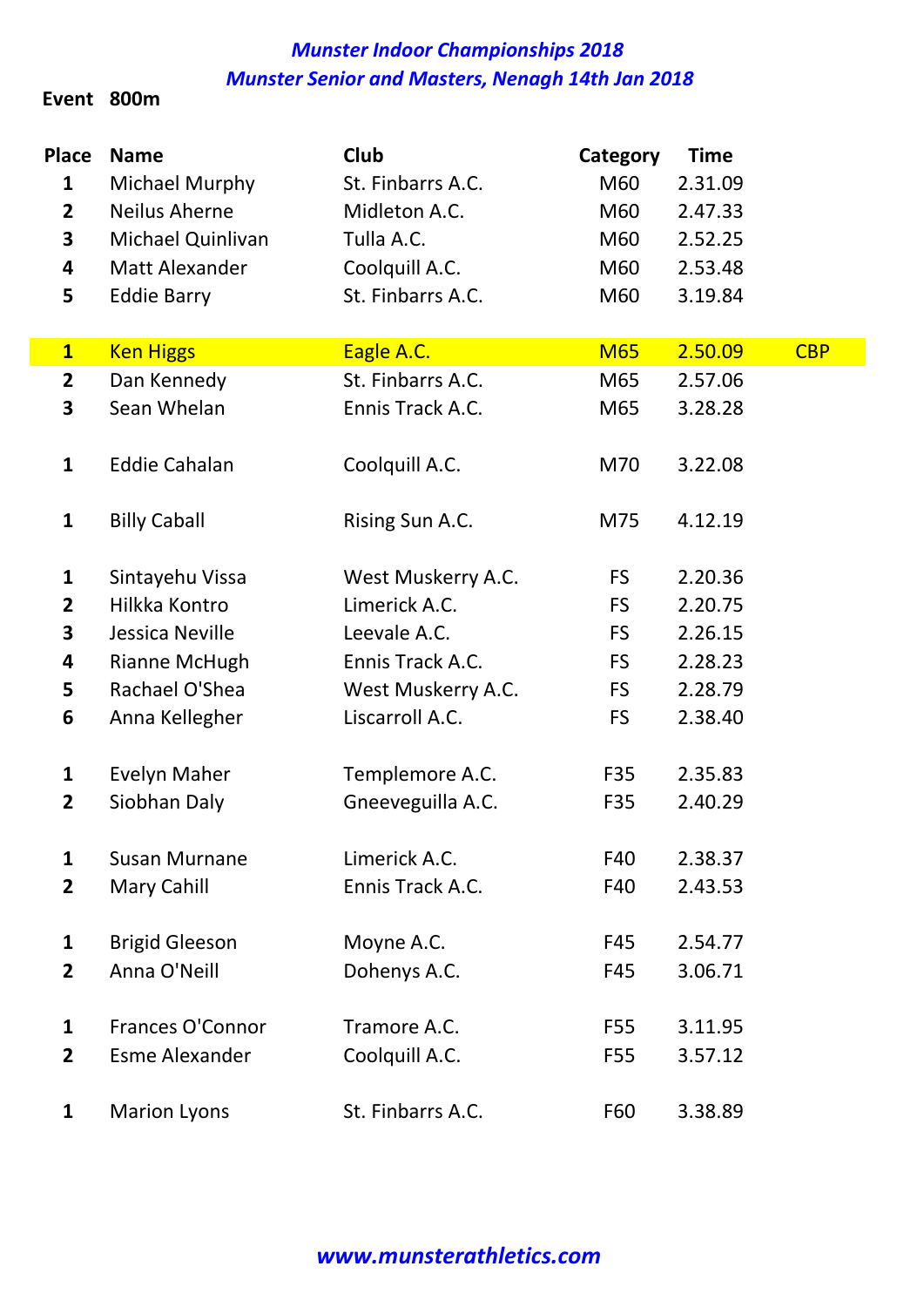#### Event 200m

| <b>Place</b>            | <b>Name</b>               | Club                          | Category   | <b>Time</b> | <b>Heat</b>    |
|-------------------------|---------------------------|-------------------------------|------------|-------------|----------------|
| $\mathbf{1}$            | Kaodichinma Ogbene        | Leevale A.C.                  | <b>MS</b>  | 23.65       | $\mathbf{1}$   |
| $\overline{2}$          | <b>Jake Vermeer</b>       | Carrick-on-Suir A.C.          | <b>MS</b>  | 24.28       | $\mathbf 1$    |
| 3                       | <b>Cillian Griffin</b>    | Tralee Harriers A.C.          | <b>MS</b>  | 24.30       | $\overline{2}$ |
| 4                       | Jack Hickey               | Moyne A.C.                    | <b>MS</b>  | 24.72       | $\mathbf{1}$   |
| 5                       | Ben O'Dwyer               | Moycarkey Coolcroo A.C.       | <b>MS</b>  | 27.93       | $\overline{2}$ |
| $\mathbf{1}$            | Colm Lynch                | Iveragh A.C.                  | M35        | 24.94       |                |
| $\overline{\mathbf{2}}$ | <b>Gerald Henry</b>       | Tralee Harriers A.C.          | M35        | 25.25       |                |
| 3                       | John Dineen               | Waterford A.C.                | M35        | 26.84       |                |
| 4                       | Padraig Barron            | West Waterford A.C.           | M35        | 28.58       |                |
| $\mathbf{1}$            | <b>Anthony Greaney</b>    | An Riocht Health Leisure A.C. | <b>M45</b> | 25.16       | 1 CBP          |
| $\mathbf{2}$            | Paschall Halley           | Waterford A.C.                | M45        | 26.73       | $\mathbf{1}$   |
| 3                       | David Kilgannon           | Youghal A.C.                  | M45        | 27.04       | $\mathbf{1}$   |
| 4                       | <b>Gregory Fitzgerald</b> | West Waterford A.C.           | M45        | 27.56       | $\overline{2}$ |
| 5                       | Micheál Dennehy           | Rising Sun A.C.               | M45        | 27.70       | $\overline{2}$ |
| $\mathbf{1}$            | John O'Loughlin           | Crusaders A.C. GUEST          | M50        | 26.67       | $\overline{2}$ |
| $\overline{\mathbf{2}}$ | Michael A Murphy          | Killarney Valley A.C.         | M50        | 27.25       | $\mathbf{1}$   |
| 3                       | <b>Trevor White</b>       | St. Cronans A.C.              | M50        | 27.32       | $\overline{2}$ |
| 4                       | John Power                | Ennis Track A.C.              | M50        | 28.82       | $\mathbf{1}$   |
| 5                       | Neil Proven               | Clonmel A.C.                  | M50        | 29.21       | $\mathbf{1}$   |
| $\mathbf{1}$            | Tim Ryan                  | Dooneen A.C.                  | M55        | 28.42       | 1              |
| $\overline{2}$          | <b>Adrian Young</b>       | Templemore A.C.               | M55        | 32.02       | $\overline{2}$ |
| 3                       | Ray Power                 | Moyne A.C.                    | M55        | 32.41       | $\overline{2}$ |
| 4                       | Larry O Grady             | Mooreabbey Milers A.C.        | M55        | 34.00       | $\mathbf{1}$   |
| 5                       | <b>Stephen Murphy</b>     | Rising Sun A.C.               | M55        | 34.67       | $\mathbf{1}$   |
| $\mathbf{1}$            | Seamus Fox                | Fanahan McSweeney A.C.        | M60        | 33.92       |                |
| $\mathbf{1}$            | <b>Joe Gough</b>          | <b>West Waterford A.C.</b>    | <b>M65</b> | 29.32       | <b>CBP</b>     |
| $\overline{2}$          | <b>Bernie O'Neill</b>     | Clonmel A.C.                  | M65        | 31.92       |                |

#### www.munsterathletics.com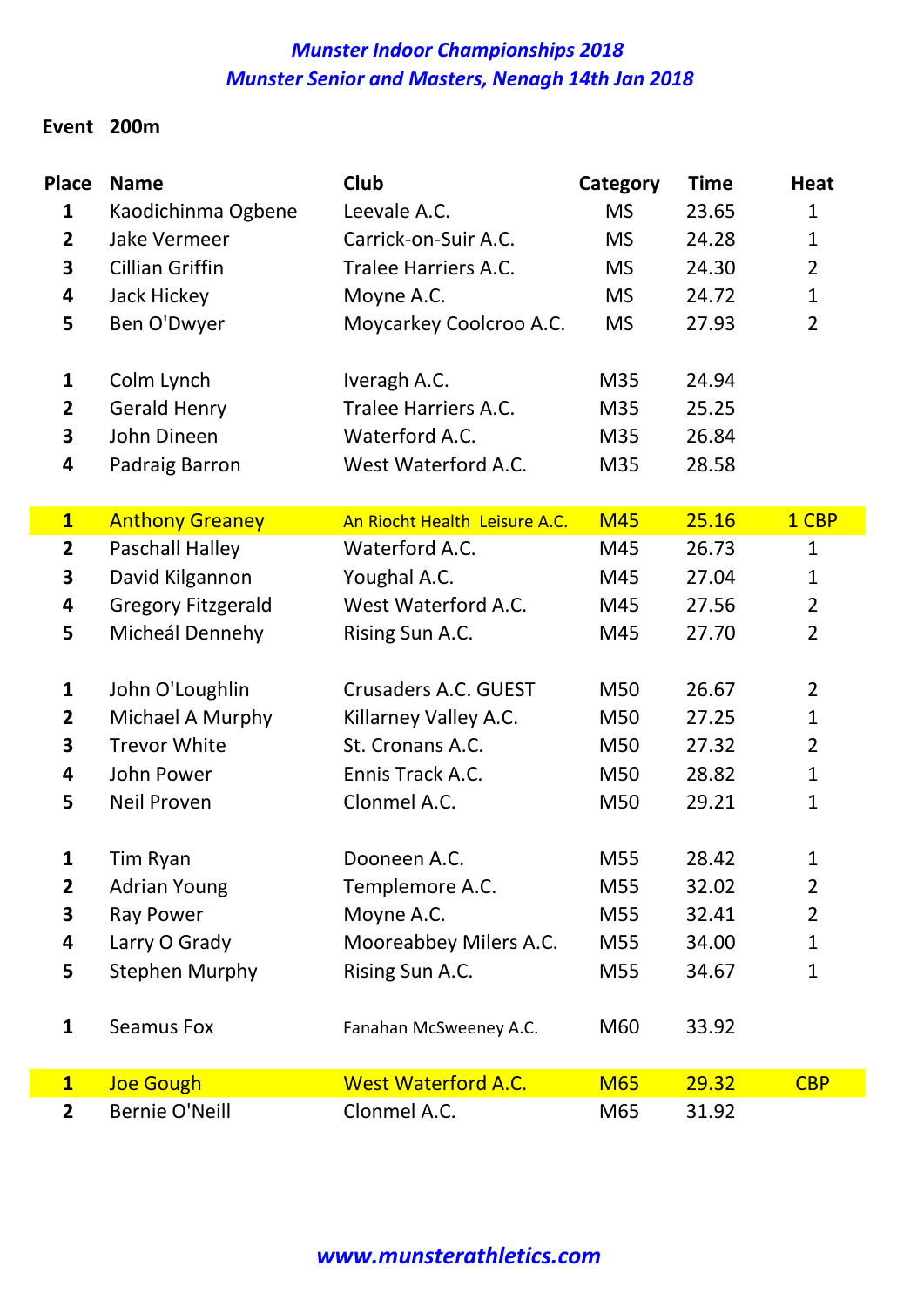#### Event 200m

| <b>Place</b><br>1<br>$\overline{\mathbf{2}}$<br>3 | <b>Name</b><br><b>Brendan Dennehy</b><br><b>Hugh McSweeney</b><br>Jerry O'Connell | Club<br>Rising Sun A.C.<br>Eagle A.C.<br>Limerick Country Club A.C. | Category<br>M70<br>M70<br>M70 | <b>Time</b><br>30.74<br>34.69<br>45.34 | <b>Heat</b>    |
|---------------------------------------------------|-----------------------------------------------------------------------------------|---------------------------------------------------------------------|-------------------------------|----------------------------------------|----------------|
| $\overline{\mathbf{1}}$                           | <b>Con O'Donovan</b>                                                              | <b>Rising Sun A.C.</b>                                              | <b>M75</b>                    | 34.85                                  | <b>CBP</b>     |
| $\overline{\mathbf{2}}$                           | Joe Hogan                                                                         | Rising Sun A.C.                                                     | M75                           | 1.24.13                                |                |
| 1                                                 | Roseann Fitzgerald                                                                | Carrick-on-Suir A.C.                                                | <b>FS</b>                     | 26.37                                  | $\mathbf{1}$   |
| $\overline{2}$                                    | <b>Shannen Dawkins</b>                                                            | St. Joseph's A.C. GUEST                                             | <b>FS</b>                     | 26.74                                  | $\overline{2}$ |
| 3                                                 | Denise O'Connor                                                                   | Tramore A.C.                                                        | <b>FS</b>                     | 27.45                                  | $\overline{2}$ |
| 4                                                 | Ciara Kennelly                                                                    | Killarney Valley A.C.                                               | <b>FS</b>                     | 27.72                                  | $\overline{2}$ |
| 5                                                 | <b>Aisling Maher</b>                                                              | Moyne A.C.                                                          | <b>FS</b>                     | 32.29                                  | $\mathbf{1}$   |
| 6                                                 | <b>Breda Nolan</b>                                                                | Waterford A.C.                                                      | <b>FS</b>                     | 35.06                                  | 1              |
|                                                   |                                                                                   |                                                                     |                               |                                        |                |
| $\overline{\mathbf{1}}$                           | <b>Sinead O'Regan</b>                                                             | Riverstick/Kinsale A.C.                                             | <b>F35</b>                    | 28.99                                  | 1 CBP          |
| $\overline{\mathbf{2}}$                           | <b>Genevieve Rowland</b>                                                          | Templemore A.C.                                                     | F35                           | 29.96                                  | $\overline{2}$ |
| 3                                                 | <b>Kate Harrison</b>                                                              | Moyne A.C.                                                          | F35                           | 32.13                                  | $\mathbf{1}$   |
| 4                                                 | <b>Ber Spillane</b>                                                               | Moyne A.C.                                                          | F35                           | 33.26                                  | $\overline{2}$ |
| $\mathbf{1}$                                      | Mary Cahill                                                                       | Ennis Track A.C.                                                    | F40                           | 33.06                                  |                |
| $\mathbf{1}$                                      | <b>Brid Stack</b>                                                                 | Gneeveguilla A.C.                                                   | F45                           | 31.43                                  |                |
| $\overline{2}$                                    | Sinead Tynan                                                                      | Moyne A.C.                                                          | F45                           | 35.26                                  |                |
| $\overline{\mathbf{1}}$                           | <b>Paula Reilly</b>                                                               | <b>Celbridge A.C.</b>                                               | <b>F50</b>                    | 31.76                                  | <b>CBP</b>     |
| $\overline{2}$                                    | Liz Power                                                                         | Moyne A.C.                                                          | F50                           | 40.45                                  |                |
| $\mathbf{1}$                                      | Frances O'Connor                                                                  | Tramore A.C.                                                        | F55                           | 40.44                                  |                |
| $\overline{\mathbf{1}}$                           | <b>Hazel Galloway</b>                                                             | <b>Clonmel A.C.</b>                                                 | <b>F60</b>                    | 35.84                                  | <b>CBP</b>     |
| $\overline{2}$                                    | <b>Marion Lyons</b>                                                               | St. Finbarrs A.C.                                                   | F60                           | 44.82                                  |                |
| 1                                                 | <b>Terri Gough</b>                                                                | West Waterford A.C.                                                 | F70                           | 52.70                                  |                |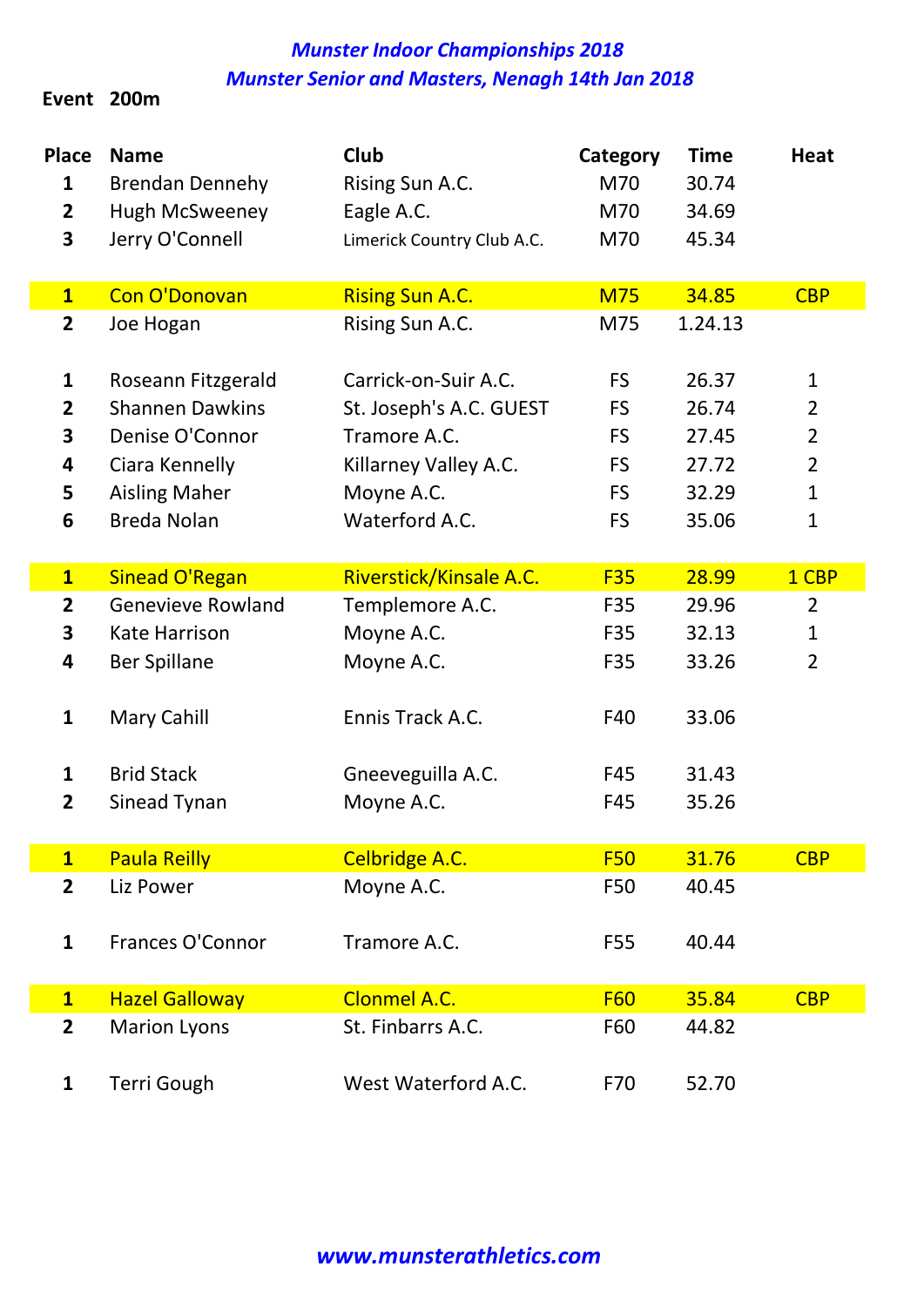#### Event 1500m

| <b>Place</b>            | <b>Name</b>              | Club                         | Category   | <b>Time</b> |            |
|-------------------------|--------------------------|------------------------------|------------|-------------|------------|
| $\mathbf{1}$            | <b>Aaron Quigley</b>     | Nenagh Olympic A.C.          | <b>MS</b>  | 4.25.79     |            |
| $\mathbf{2}$            | Craig Harrington         | Togher A.C.                  | <b>MS</b>  | 4.29.10     |            |
| 3                       | lain O'Byrne             | Waterford A.C.               | <b>MS</b>  | 4.32.54     |            |
| 4                       | <b>Andrew Hobbs</b>      | Leevale A.C.                 | <b>MS</b>  | 4.43.24     |            |
| 5                       | Nathan Bowe              | Moyne A.C.                   | <b>MS</b>  | 4.44.06     |            |
| $\mathbf{1}$            | Paul Moloney             | Mallow A.C.                  | M35        | 4.20.86     |            |
| $\overline{2}$          | Shane O'Sullivan         | Dooneen A.C.                 | M35        | 4.36.93     |            |
| 3                       | Damian Kenneally         | Eagle A.C.                   | M35        | 4.56.20     |            |
| $\mathbf{1}$            | Dermot Dineen            | Farranfore Maine Valley A.C. | M40        | 4.36.76     |            |
| $\mathbf{2}$            | Gary Eagan               | An Brú A.C.                  | M40        | 4.37.34     |            |
| 3                       | <b>Patrick Roche</b>     | Carrick-on-Suir A.C.         | M40        | 4.41.06     |            |
| 4                       | <b>Keith Daly</b>        | Limerick A.C.                | M40        | 4.44.01     |            |
| 5                       | Mossie Keogh             | West Waterford A.C.          | M40        | 4.48.40     |            |
| 6                       | Dermot Woods             | St. Finbarrs A.C.            | M40        | 5.36.17     |            |
| $\mathbf{1}$            | Stephen Geoghegan        | St. Finbarrs A.C.            | M45        | 4.55.65     |            |
| $\mathbf{2}$            | John Sheehan             | Eagle A.C.                   | M45        | 4.58.94     |            |
| 3                       | <b>Nick Darmody</b>      | Mallow A.C.                  | M45        | 5.10.88     |            |
| $\overline{\mathbf{1}}$ | <b>Dermot Hayes</b>      | Dundrum A.C.                 | <b>M50</b> | 4.40.23     | <b>CBP</b> |
| $\mathbf{2}$            | <b>Robert Purcell</b>    | Gneeveguilla A.C.            | M50        | 4.51.41     |            |
| 3                       | John O'Gorman            | KIBK A.C.                    | M50        | 5.03.11     |            |
| 4                       | John Carroll             | Carrick-on-Suir A.C.         | M50        | 5.27.88     |            |
| 1                       | Pat Morrissey            | Ennis Track A.C.             | M55        | 5.12.21     |            |
| $\mathbf{2}$            | Ambrose Heagney          | Kilnaboy A.C.                | M55        | 5.15.43     |            |
| 3                       | <b>Bernard Feery</b>     | Fethard A.C.                 | M55        | 5.19.69     |            |
| 4                       | <b>Steve Chrysanthou</b> | Eagle A.C.                   | M55        | 5.49.47     |            |
| 5                       | <b>Stephen Murphy</b>    | Rising Sun A.C.              | M55        | 6.28.36     |            |
| $\mathbf{1}$            | <b>Michael Murphy</b>    | St. Finbarrs A.C.            | <b>M60</b> | 5.23.60     | <b>CBP</b> |
| $\mathbf{2}$            | Michael Quinlivan        | Tulla A.C.                   | M60        | 5.55.81     |            |
| 3                       | Matt Alexander           | Coolquill A.C.               | M60        | 5.56.20     |            |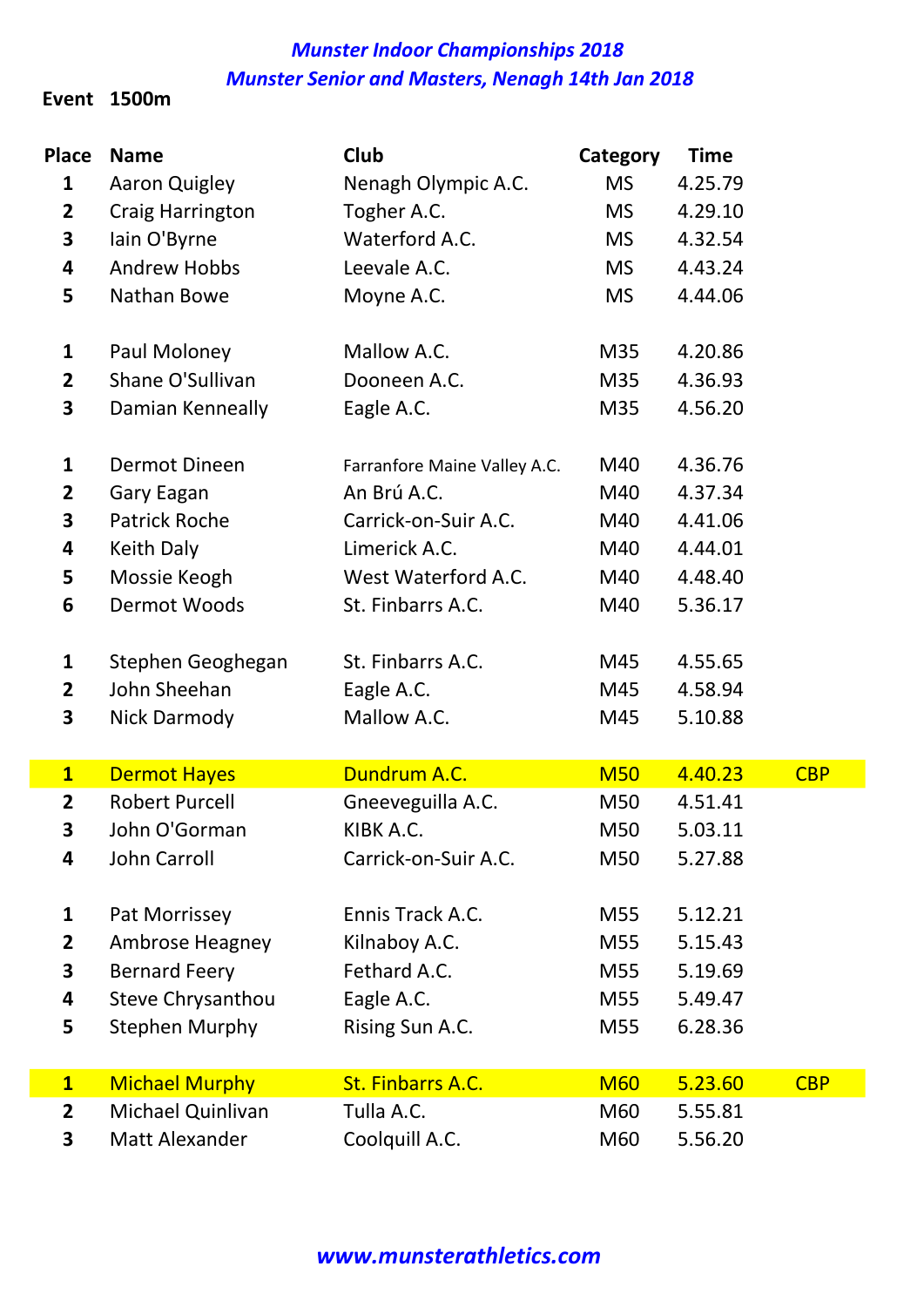#### Event 1500m

| <b>Place</b>   | <b>Name</b>          | Club              | Category   | <b>Time</b> |            |
|----------------|----------------------|-------------------|------------|-------------|------------|
| $\mathbf{1}$   | <b>Ken Higgs</b>     | Eagle A.C.        | <b>M65</b> | 6.00.47     | <b>CBP</b> |
| $\overline{2}$ | Dan Kennedy          | St. Finbarrs A.C. | M65        | 6.12.36     |            |
| 3              | Sean Whelan          | Ennis Track A.C.  | M65        | 6.46.86     |            |
| 1              | <b>Eddie Cahalan</b> | Coolquill A.C.    | M70        | 6.50.00     |            |
| $\mathbf{1}$   | Siobhan Daly         | Gneeveguilla A.C. | F35        | 5.28.98     |            |
| $\mathbf{1}$   | Ann Marie Connellan  | Ennis Track A.C.  | F40        | 5.32.54     |            |
| $\mathbf{1}$   | Anna O'Neill         | Dohenys A.C.      | F45        | 6.11.55     |            |
| 1              | <b>Marion Lyons</b>  | St. Finbarrs A.C. | F60        | 7.24.07     |            |

#### Event Relay 4 x 200m

| <b>Place</b>   | <b>Name</b> | Club                | Category  | <b>Time</b> |
|----------------|-------------|---------------------|-----------|-------------|
| 1              |             | Nenagh Olympic A.C. | <b>MS</b> | 1.38.43     |
| $\overline{2}$ |             | Moyne A.C.          | <b>MS</b> | 1.44.91     |
| 1              |             | St Finbarrs A.C.    | M35       | 2.07.85     |
| 1              |             | Moyne A.C.          | <b>FS</b> | 2.19.94     |
| 1              |             | Templemore A.C.     | F35       | 2.07.48     |
| 2              |             | Moyne A.C.          | F35       | 2.14.60     |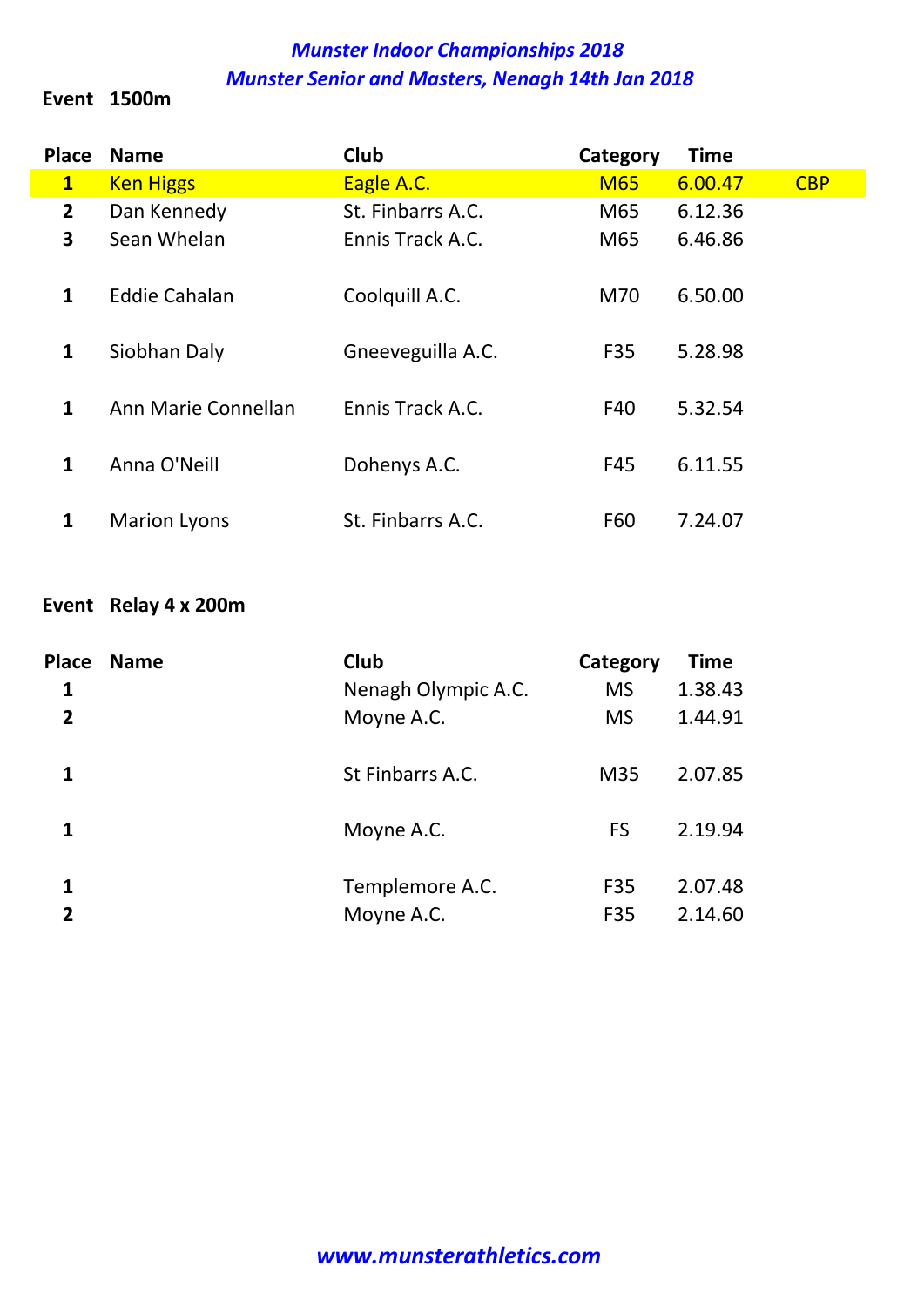#### Munster Indoor Championships 2018 Munster Senior and Masters, Nenagh 14th Jan 2018 Event Shot Putt 7.26 KG

| <b>Place</b>            | <b>Name</b>               | Club                          | Category  | <b>Distance</b> |
|-------------------------|---------------------------|-------------------------------|-----------|-----------------|
| $\mathbf{1}$            | John Dwyer                | Templemore A.C.               | <b>MS</b> | 13.43           |
| $\mathbf{2}$            | <b>Adrian Garvey</b>      | Limerick A.C.                 | <b>MS</b> | 12.16           |
| 3                       | Rossa Foley               | Farranfore Maine Valley A.C.  | <b>MS</b> | 10.78           |
| $\mathbf{1}$            | Michael Halpin            | Kilfinane A.C.                | M35       | 9.69            |
| $\overline{2}$          | Damian Kenneally          | Eagle A.C.                    | M35       | 7.46            |
| $\mathbf{1}$            | John Leahy                | KIBK A.C.                     | M40       | 12.73           |
| $\mathbf{2}$            | Aidan Hogan               | Rising Sun A.C.               | M40       | 8.35            |
| 3                       | Donal Murray              | St. Finbarrs A.C.             | M40       | 6.36            |
| $\mathbf{1}$            | Sean O'Shea               | Farranfore Maine Valley A.C.  | M45       | 10.66           |
| $\overline{\mathbf{2}}$ | <b>Anthony Greaney</b>    | An Riocht Health Leisure A.C. | M45       | 10.30           |
| 3                       | <b>Mark Burke</b>         | Moyglass A.C.                 | M45       | 8.80            |
| <b>Event</b>            | <b>Shot Putt 6 KG</b>     |                               |           |                 |
| $\mathbf{1}$            | <b>Neil Proven</b>        | Clonmel A.C.                  | M50       | 9.14            |
| $\overline{2}$          | Bob Lyne                  | Crusaders A.C.                | M50       | 8.89            |
| 3                       | Don MacKinnon             | Templemore A.C.               | M50       | 7.90            |
| 4                       | Denis Looney              | Eagle A.C.                    | M50       | 6.56            |
| 5                       | <b>Tom Doherty</b>        | Killarney Valley A.C.         | M50       | 5.59            |
| 1                       | <b>Martin Fitzpatrick</b> | St. Marys (Clare) A.C.        | M55       | 9.81            |
| $\overline{\mathbf{2}}$ | <b>Frank Stam</b>         | Bandon A.C.                   | M55       | 9.36            |
| 3                       | Larry O'Grady             | Mooreabbey Milers A.C.        | M55       | 9.31            |
| <b>Event</b>            | <b>Shot Putt 5 KG</b>     |                               |           |                 |
| 1                       | Patsy O'Connor            | Tralee Harriers A.C.          | M60       | 13.08           |
| 1                       | Michael Kelly             | Nenagh Olympic A.C.           | M65       | 9.21            |
| $\overline{2}$          | <b>Bernie O'Neill</b>     | Clonmel A.C.                  | M65       | 7.28            |
| 3                       | Liam O'Dwyer              | Dundrum A.C.                  | M65       | 6.59            |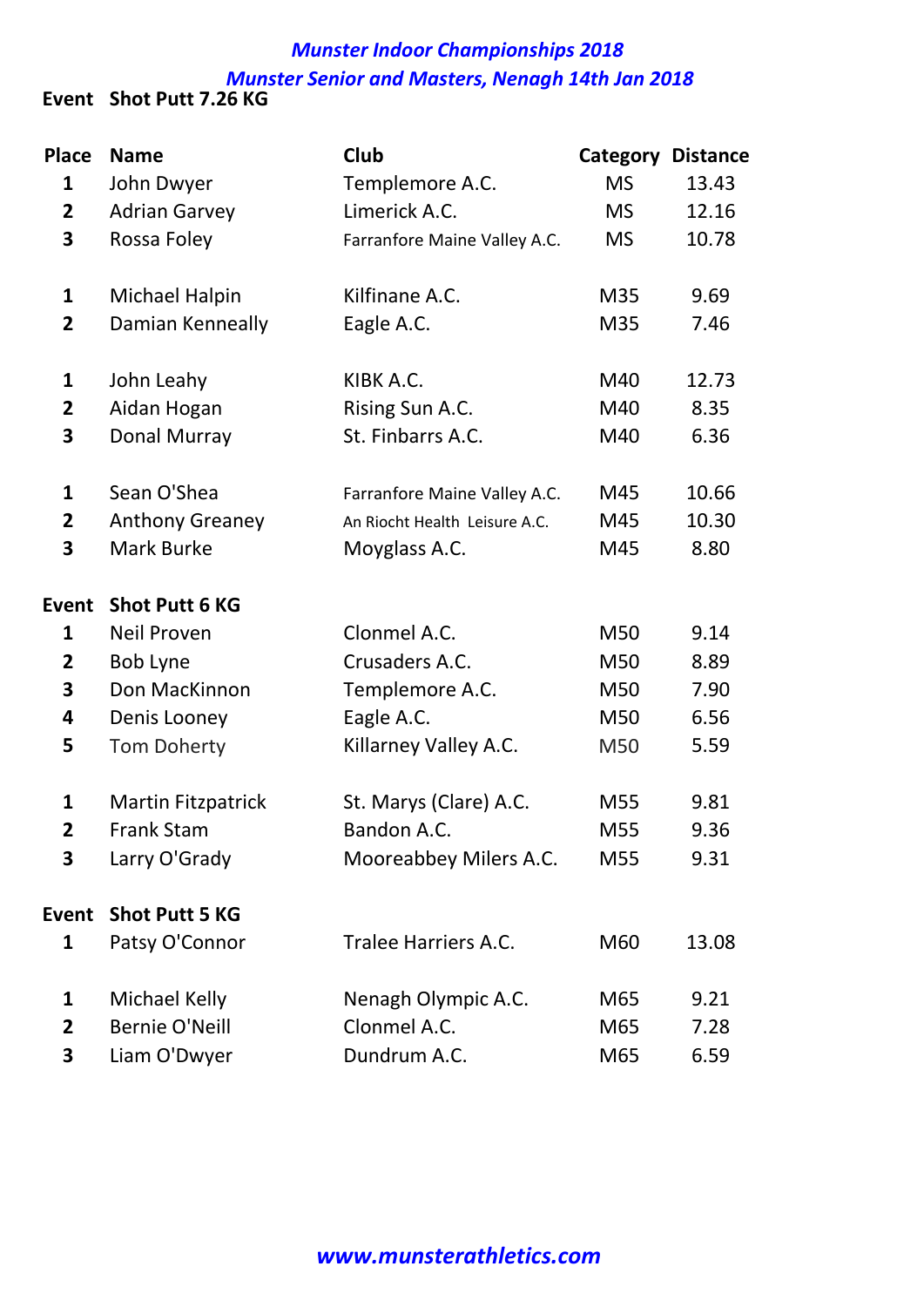| <b>Event</b>            | <b>Shot Putt 4 KG</b>                      |                             |            |       |            |
|-------------------------|--------------------------------------------|-----------------------------|------------|-------|------------|
| $\mathbf{1}$            | <b>Noel Monteith</b>                       | <b>Borrisokane A.C.</b>     | <b>M70</b> | 10.05 | <b>CBP</b> |
|                         |                                            |                             |            |       |            |
| $\mathbf{1}$            | Con O'Donovan                              | Rising Sun A.C.             | M75        | 7.29  |            |
| $\overline{2}$          | Joe Hogan                                  | Rising Sun A.C.             | M75        | 6.19  |            |
|                         |                                            |                             |            |       |            |
| <b>Event</b>            | <b>Shot Putt 3 KG</b>                      |                             |            |       |            |
| $\mathbf{1}$            | <b>Michael Hayes</b>                       | St. Marys (Clare) A.C.      | <b>M85</b> | 5.65  | <b>CBP</b> |
| $\overline{2}$          | Micheal O'Beirne                           | Dundrum A.C.                | M85        | 3.04  |            |
|                         |                                            |                             |            |       |            |
| <b>Event</b>            | <b>Shot Putt 4KG</b>                       |                             |            |       |            |
| 1                       | Alanna Frattaroli                          | Limerick A.C.               | <b>FS</b>  | 12.80 |            |
| $\overline{2}$          | Deirbhile Ryan                             | Nenagh Olympic A.C.         | <b>FS</b>  | 10.96 |            |
| $\overline{\mathbf{3}}$ | <b>Vickie Cusack</b>                       | Liscarroll A.C.             | <b>FS</b>  | 9.71  |            |
| 4                       | Anna Ryan                                  | Moycarkey Coolcroo A.C.     | <b>FS</b>  | 9.64  |            |
| 5                       | <b>Fiona Hennessy</b>                      | Templemore A.C.             | <b>FS</b>  | 9.28  |            |
| 6                       | Sarah O'Keeffe                             | Blarney/Inniscara A.C.      | <b>FS</b>  | 8.00  |            |
| 7                       | Leanne Cronin                              | <b>Tralee Harriers A.C.</b> | <b>FS</b>  | 7.38  |            |
|                         |                                            |                             |            |       |            |
| 1                       | <b>Genevieve Rowland</b>                   | Templemore A.C.             | F35        | 8.85  |            |
| $\overline{2}$          | Sandra Hickson                             | St. Finbarrs A.C.           | F35        | 6.81  |            |
|                         |                                            |                             |            |       |            |
| 1                       | Naomi Morrissey                            | Moyne A.C.                  | F40        | 7.17  |            |
| $\mathbf{2}$            | Eithne Ní Mhurchadha                       | Civil Service A.C. GUEST    | F40        | 5.58  |            |
| 3                       | Lorraine Hayes                             | Ennis Track A.C.            | F40        | 4.88  |            |
|                         |                                            |                             |            |       |            |
| $\mathbf 1$             | <b>Rosie Foley</b>                         | Derg A.C.                   | F45        | 8.15  |            |
| $\overline{2}$          | Eileen O Riordan                           | Gneeveguilla A.C.           | F45        | 8.05  |            |
| 3                       | <b>Shirley Fennelly</b>                    | Tramore A.C.                | F45        | 6.49  |            |
| 4                       | Kathleen Marchelewska Sheehan Tramore A.C. |                             | F45        | 5.38  |            |
|                         |                                            |                             |            |       |            |
| Event                   | <b>Shot Putt 3 KG</b>                      |                             |            |       |            |
| $\mathbf{1}$            | Sheila Donoghue                            | Gneeveguilla A.C.           | F50        | 10.86 |            |
|                         |                                            |                             |            |       |            |
| $\mathbf{1}$            | <b>Terri Gough</b>                         | <b>West Waterford A.C.</b>  | <b>F70</b> | 5.92  | <b>CBP</b> |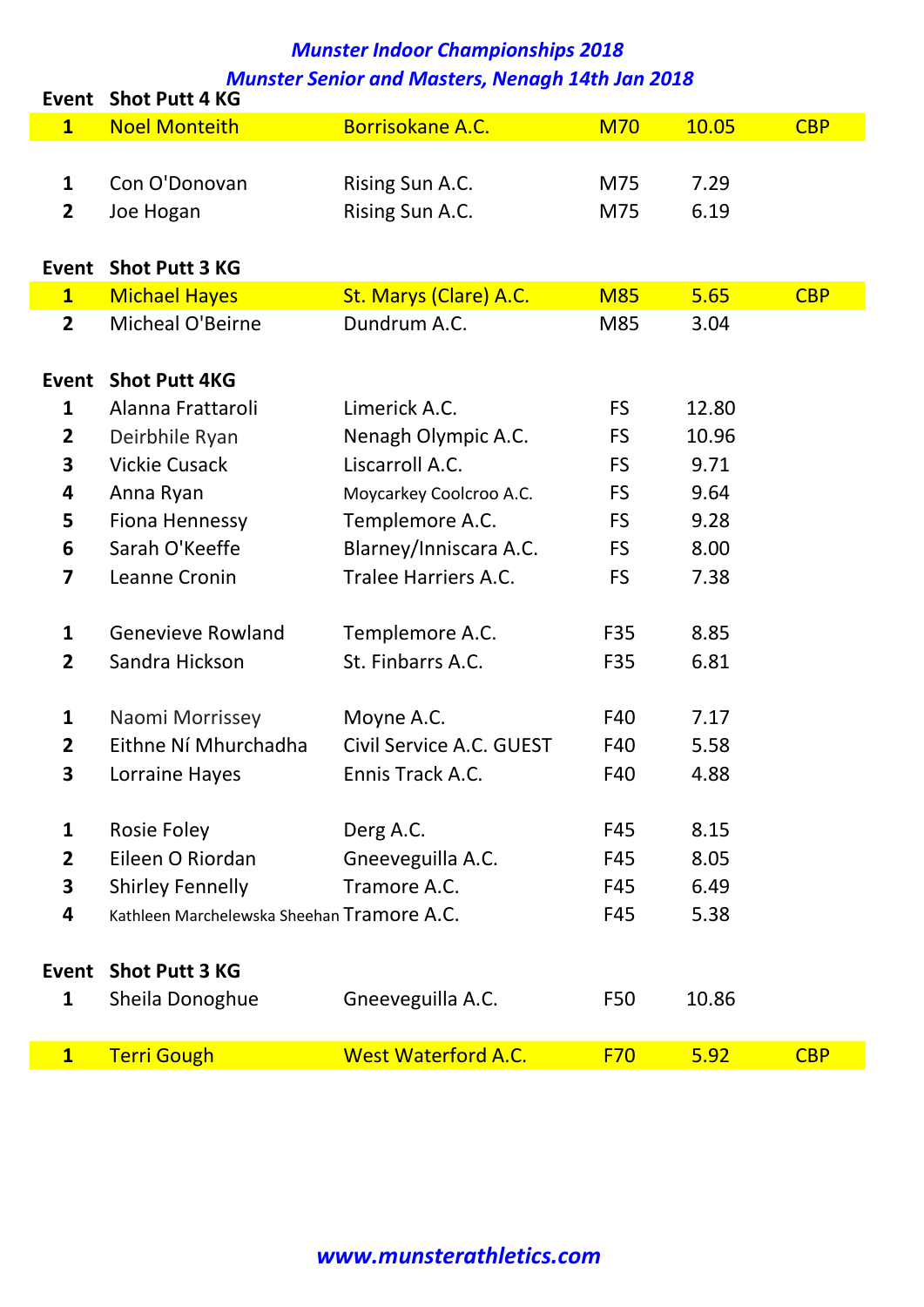Event WFD 56lb

| <b>Place</b>            | <b>Name</b>               | Club                          |            | <b>Category Distance</b> |            |
|-------------------------|---------------------------|-------------------------------|------------|--------------------------|------------|
| $\mathbf{1}$            | John Dwyer                | Templemore A.C.               | <b>MS</b>  | 7.32                     |            |
| $\mathbf{2}$            | <b>Robert Hennessy</b>    | Marian A.C.                   | <b>MS</b>  | 5.70                     |            |
| 3                       | Rossa Foley               | FMV A.C.                      | <b>MS</b>  | 5.07                     |            |
| $\mathbf{1}$            | John Leahy                | KIBK A.C.                     | M40        | 5.74                     |            |
| $\overline{\mathbf{2}}$ | Breandán Dennehy          | Rising Sun A.C.               | M40        | 5.04                     |            |
| 3                       | Aidan Hogan               | Rising Sun A.C.               | M40        | 4.32                     |            |
| $\mathbf{1}$            | <b>Anthony Greaney</b>    | An Riocht Health Leisure A.C. | M45        | 5.14                     |            |
| $\mathbf{2}$            | Micheál Dennehy           | Rising Sun A.C.               | M45        | 3.75                     |            |
| 3                       | Sean O'Shea               | Farranfore Maine Valley A.C.  | M45        | 4.74                     |            |
| <b>Event</b>            | WFD 35lb                  |                               |            |                          |            |
| 1                       | <b>Bob Lyne</b>           | Crusaders A.C. GUEST          | M50        | 6.21                     |            |
| $\overline{2}$          | Don MacKinnon             | Templemore A.C.               | M50        | 6.19                     |            |
| 1                       | <b>Martin Fitzpatrick</b> | St. Marys (Clare) A.C.        | M55        | 6.84                     |            |
| $\overline{2}$          | <b>Frank Stam</b>         | Bandon A.C.                   | M55        | 5.93                     |            |
| $\mathbf{1}$            | Patsy O'Connor            | Tralee Harriers A.C.          | M60        | 7.66                     |            |
| $\mathbf{1}$            | Liam O'Dwyer              | Dundrum A.C.                  | M65        | 4.30                     |            |
| Fvent                   | WFD 28lb                  |                               |            |                          |            |
| $\mathbf{1}$            | <b>Noel Monteith</b>      | Borrisokane A.C.              | M70        | 6.14                     |            |
| 1                       | Joe Hogan                 | Rising Sun A.C.               | M75        | 4.55                     |            |
| <b>Event</b>            | <b>WFD4KG</b>             |                               |            |                          |            |
| $\overline{\mathbf{1}}$ | <b>Micheal O'Beirne</b>   | Dundrum A.C.                  | <b>M85</b> | 1.75                     | <b>CBP</b> |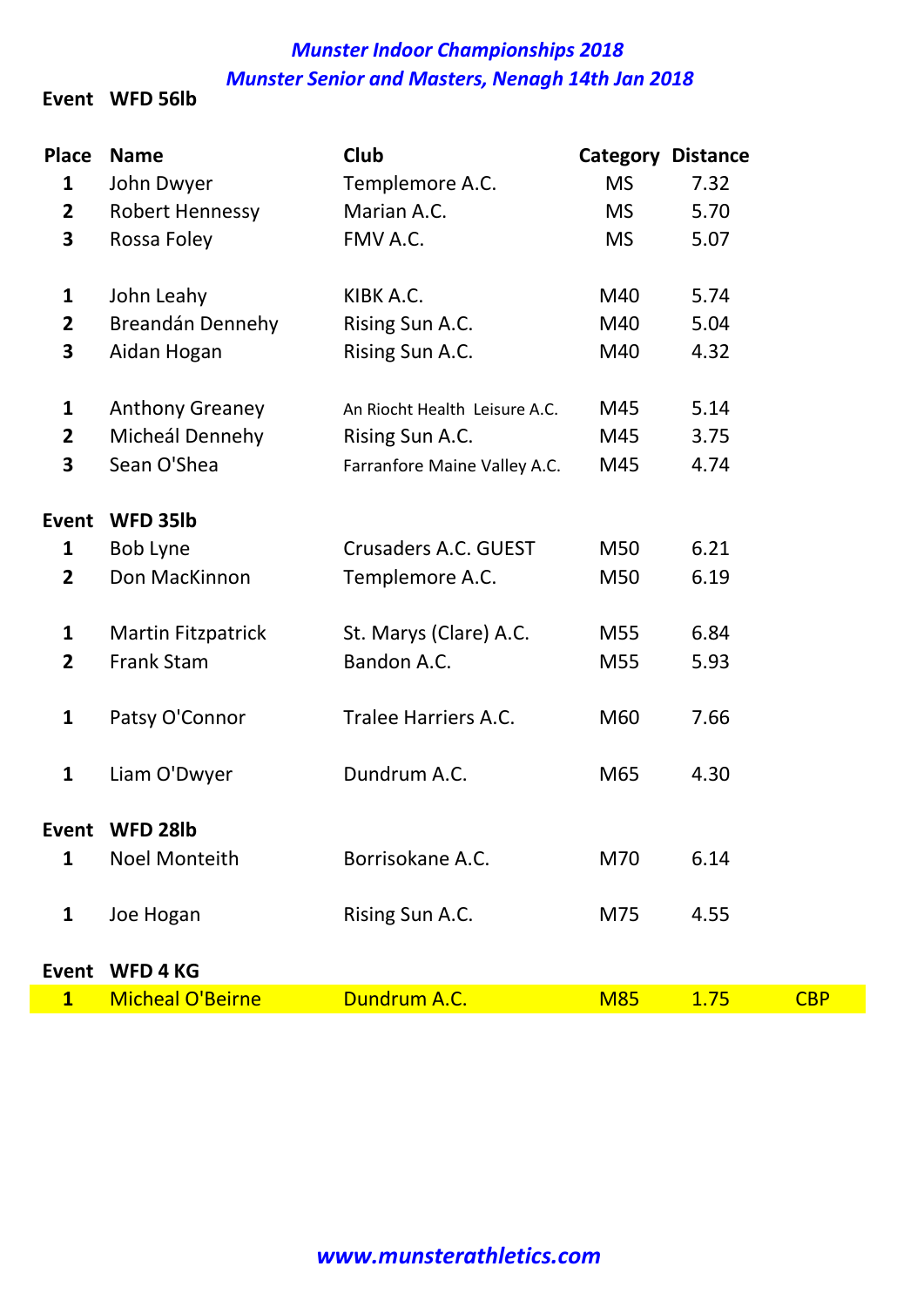Event Long Jump

| <b>Place</b>            | <b>Name</b>            | Club                                | <b>Category Distance</b> |      |            |
|-------------------------|------------------------|-------------------------------------|--------------------------|------|------------|
| 1                       | Joseph Miniter         | St. Marys (Clare) A.C.              | <b>MS</b>                | 6.67 |            |
| $\overline{\mathbf{2}}$ | Darragh Miniter        | St. Marys (Clare) A.C.              | <b>MS</b>                | 6.29 |            |
| 3                       | <b>Cillian Griffin</b> | Tralee Harriers A.C.                | <b>MS</b>                | 6.28 |            |
| 4                       | Rossa Foley            | Farranfore Maine Valley A.C.        | <b>MS</b>                | 5.70 |            |
| 1                       | Danny Meaney           | Templemore A.C.                     | M35                      | 5.40 |            |
| $\mathbf{2}$            | <b>Gerald Henry</b>    | <b>Tralee Harriers A.C.</b>         | M35                      | 5.29 |            |
| $\mathbf{1}$            | David Rock             | Fr Murphys A.C. GUEST               | M40                      | 5.42 |            |
| $\overline{2}$          | Breandán Dennehy       | Rising Sun A.C.                     | M40                      | 5.01 |            |
| 3                       | Donnacha Dennehy       | Waterford A.C.                      | M40                      | 5.00 |            |
| 1                       | Paschall Halley        | Waterford A.C.                      | M45                      | 4.96 |            |
| $\overline{2}$          | <b>Mark Burke</b>      | Moyglass A.C.                       | M45                      | 4.71 |            |
| 3                       | David Kilgannon        | Youghal A.C.                        | M45                      | 4.32 |            |
| $\mathbf{1}$            | <b>Trevor White</b>    | St. Cronans A.C.                    | M50                      | 4.46 |            |
| $\mathbf{2}$            | Patrick O'Sullivan     | Mallow A.C.                         | M50                      | 4.27 |            |
| 3                       | <b>Senan Miniter</b>   | St. Marys (Clare) A.C.              | M50                      | 4.09 |            |
| 1                       | <b>Adrian Young</b>    | Templemore A.C.                     | M55                      | 3.94 |            |
| $\mathbf{2}$            | Larry O Grady          | Mooreabbey Milers A.C               | M55                      | 3.85 |            |
| 3                       | <b>Noel Galvin</b>     | West Muskerry A.C.                  | M55                      | 3.60 |            |
| 4                       | Frank Stam             | Bandon A.C.                         | M55                      | 3.17 |            |
| 1                       | <b>Seamus Fox</b>      | Fanahan McSweeney A.C.              | M60                      | 4.04 |            |
| 1                       | <b>Bernie O'Neill</b>  | Clonmel A.C.                        | M65                      | 3.51 |            |
| $\mathbf{2}$            | Dan Kennedy            | St. Finbarrs A.C.                   | M65                      | 2.89 |            |
| 1                       | <b>Brendan Dennehy</b> | Rising Sun A.C.                     | M70                      | 3.84 |            |
| $\mathbf{2}$            | Jerry O'Connell        | Limerick Country Club A.C.          | M70                      | 2.01 |            |
| $\mathbf{1}$            | Jim O'Shea             | <b>Farranfore Maine Valley A.C.</b> | <b>M75</b>               | 3.84 | <b>CBP</b> |
| 2                       | Con O'Donovan          | Rising Sun A.C.                     | M75                      | 3.28 |            |

#### www.munsterathletics.com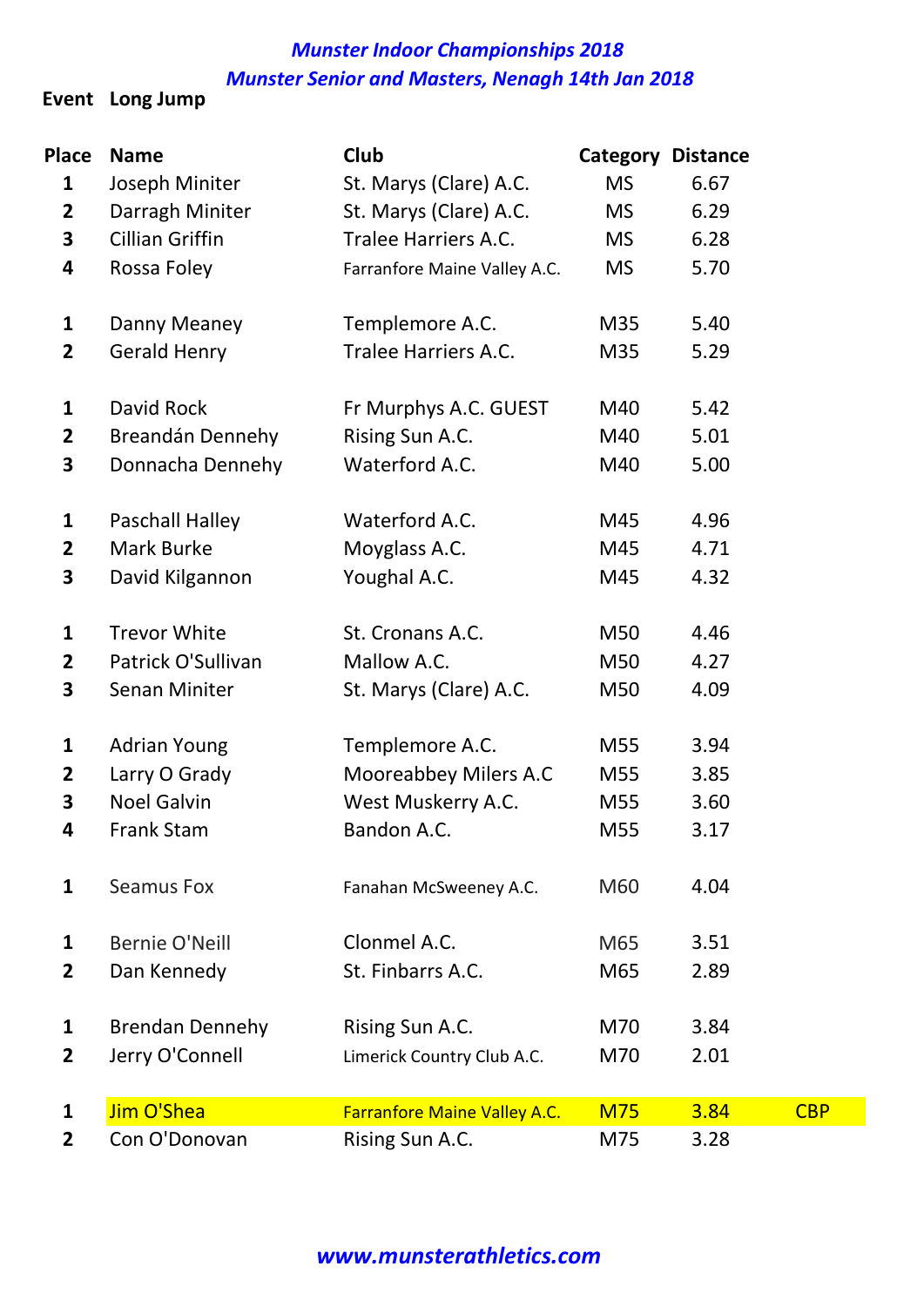#### Event Long Jump

| <b>Place</b>   | <b>Name</b>                                     | <b>Club</b>                | Category   | <b>Distance</b> |            |
|----------------|-------------------------------------------------|----------------------------|------------|-----------------|------------|
| 1              | Sophie Meredith                                 | St. Marys (Limerick) A.C.  | <b>FS</b>  | 5.88            |            |
| $\overline{2}$ | Rachel Bowler                                   | Tralee Harriers A.C.       | FS.        | 5.00            |            |
| 3              | Shona Lowe                                      | Leevale A.C.               | FS         | 4.86            |            |
| 4              | <b>Elinor Dennison</b>                          | Tralee Harriers A.C.       | FS.        | 4.82            |            |
| 5              | Sarah O'Keeffe                                  | Blarney/Inniscara A.C.     | FS.        | 4.52            |            |
| 6              | Katie Walsh                                     | Carraig na bhFear A.C.     | FS.        | 4.42            |            |
| 1              | Catherine Moynihan O'Sullivan Gneeveguilla A.C. |                            | F35        | 4.38            |            |
| 2              | Liz Colclough                                   | Waterford A.C.             | F35        | 3.32            |            |
| $\mathbf{1}$   | <b>Ursula Barrett</b>                           | St. Brendan's A.C. (Kerry) | <b>F40</b> | 4.66            | <b>CBP</b> |
| $\mathbf{2}$   | Mary Cahill                                     | Ennis Track A.C.           | F40        | 3.82            |            |
| $\mathbf{1}$   | <b>Shirley Fennelly</b>                         | Tramore A.C.               | F45        | 3.67            |            |
| $\overline{2}$ | Kathleen Marchelewska Sheehan Tramore A.C.      |                            | F45        | 2.83            |            |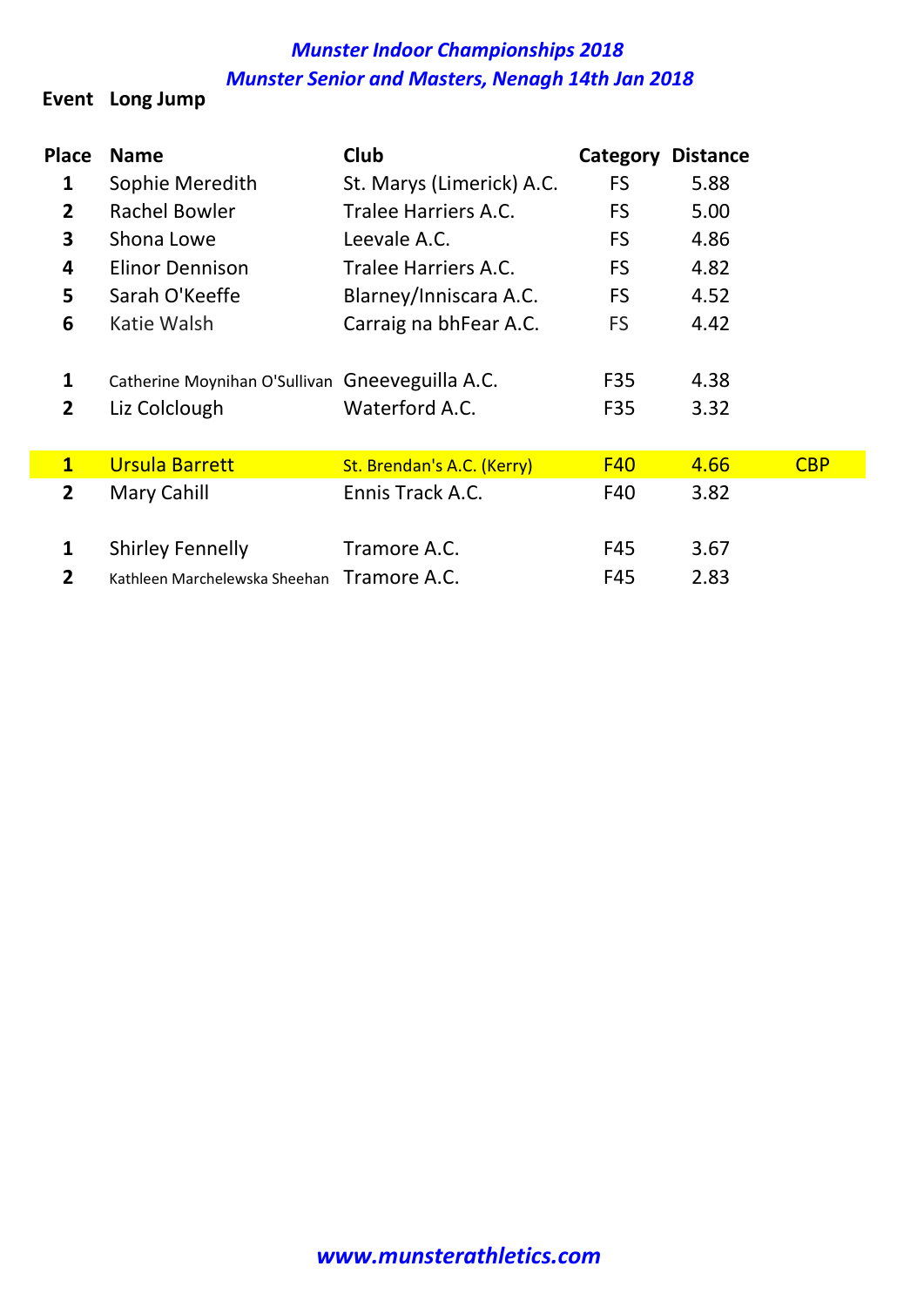#### Event Triple Jump

| <b>Place</b>   | <b>Name</b>          | <b>Club</b>                  | Category        | <b>Distance</b> |            |
|----------------|----------------------|------------------------------|-----------------|-----------------|------------|
| 1              | Joseph Miniter       | St. Marys (Clare) A.C.       | MJ              | 12.12           |            |
| $\mathbf{2}$   | Cillian Griffin      | <b>Tralee Harriers A.C.</b>  | MJ              | 11.48           |            |
| 3              | <b>Ben Donovan</b>   | Abbey Striders A.C.          | MJ              | 11.38           |            |
|                | Rossa Foley          | Farranfore Maine Valley A.C. | M <sub>23</sub> | 11.56           |            |
| 1              | Emily O'Mahony       | Waterford A.C.               | FJ              | 10.33           |            |
| $\overline{2}$ | <b>Rachel Bowler</b> | Tralee Harriers A.C.         | FJ              | 10.11           |            |
| 3              | Lorna Monahan        | Ferrybank A.C.               | FJ              | 10.06           |            |
|                |                      |                              |                 |                 |            |
| 1              | <b>Grace Furlong</b> | <b>Waterford A.C.</b>        | F23             | 10.83           | <b>CBP</b> |

#### Event Pole Vault

| <b>Place</b> | <b>Name</b>   | <b>Club</b>             | Category  |      |
|--------------|---------------|-------------------------|-----------|------|
| 1            | Raymond Walsh | Abbey Striders A.C.     | <b>MS</b> | 3.90 |
| $\mathbf{2}$ | Yuri Kanash   | West Waterford A.C.     | <b>MS</b> | 3.90 |
| 3            | Adam O'Dwyer  | Moycarkey Coolcroo A.C. | <b>MS</b> | 3.30 |
|              | Clodagh Walsh | Abbey Striders A.C.     | FS        | 3.15 |
| $\mathbf{2}$ | Emma Coffey   | Carraig na bhFear A.C.  | FS        | 3.15 |
| 3            | Ciara Hickey  | Blarney/Inniscara A.C.  | FS        | 3.15 |